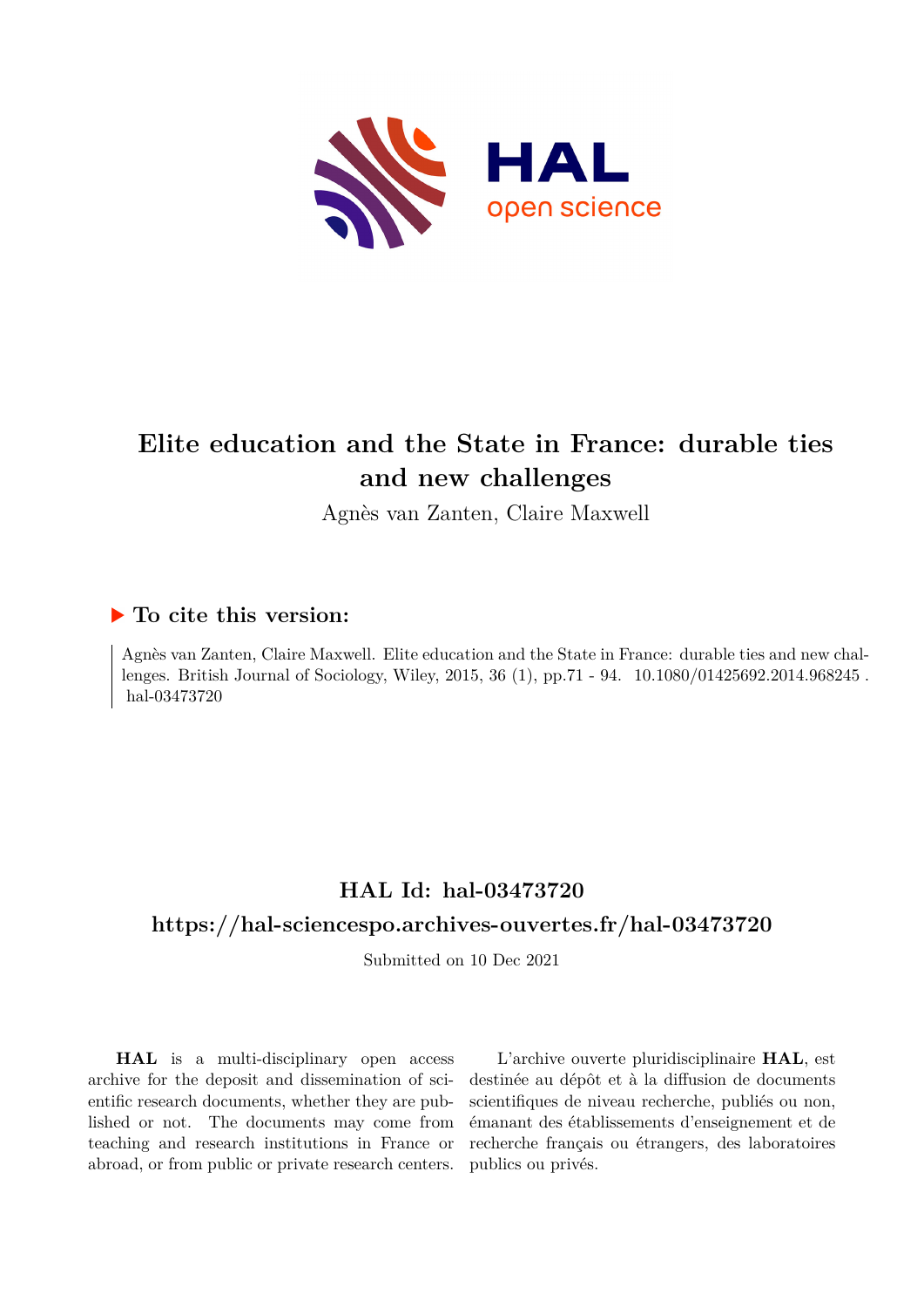## Elite education and the State in France: durable ties and new challenges

### Agnès van Zanten and Claire Maxwell

British Journal of Sociology of Education, vol. 36, 2015, issue 1, 71-94 DOI: 10.1080/01425692.2014.968245

#### Introduction

This article examines the two-way relationship between state and elite education by drawing on Max Weber's ( [ [1919](#page-24-0)] 1994) conceptions of the state, bureaucracy and social status groups, and those studies that have extended his work. Weber, influenced by the observations made about the dynamics of the Prussian but also of the French state, emphasised the strong relationship between the emergence of modern state institutions and the development of bureaucracy. Already underway during the Ancien Régime, the training and recruitment of specialised agents to manage matters of the state was strongly reinforced in France by the Revolutionaries and later by Bonaparte in order to do away with patrimonial forms of rule and to establish a new type of state (Chazel [1995](#page-21-0)). According to Weber, bureaucracy played a key role in this process of new state formation because it provided a strong basis for the two dimensions of government: authority,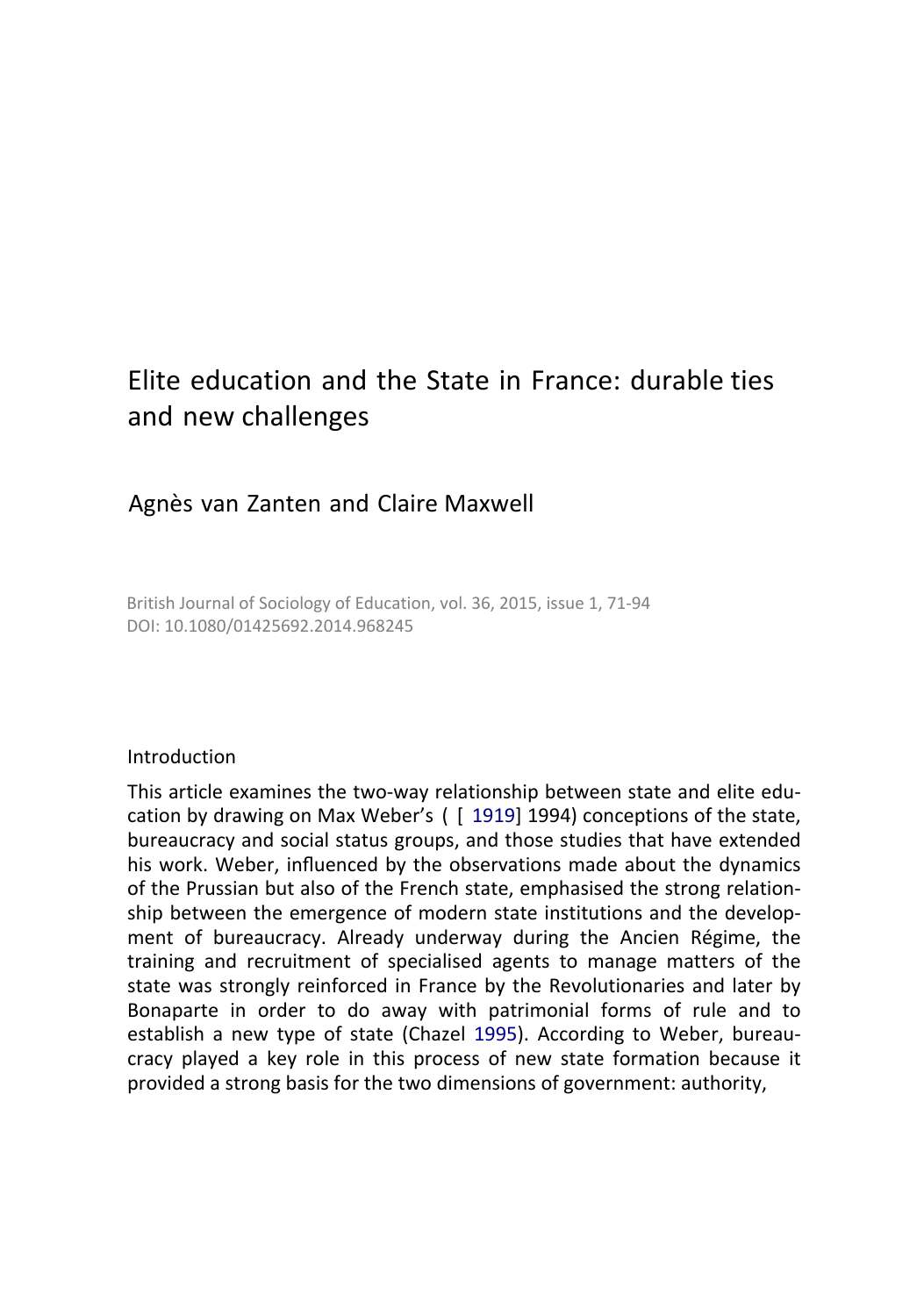the constitution and maintenance of a legitimate social order; and power, the capacity to act effectively to solve practical problems (Duran [2011\)](#page-22-0).

According to Weber, bureaucracy developed thanks to an alliance between political authorities and administrative agents keen to extend their field of power, which in turn encouraged close interaction between these two groups, and led to the constitution of the state as an institution, understood as separate from the rest of society. However, another central purpose of the bureaucratic consolidation of the state, according to Weber, was the promotion of capitalism. Far from conceiving state and economic development as two independent processes, he emphasised the cooperation of the bourgeoisie in the creation and extension of modern state institutions. These institutions were critical to members of this group to establish and sustain those economic and cultural activities that were the basis of their power and that allowed them to occupy a dominant position in society after the Revolution (Chazel [2009](#page-21-0)).

Although Weber's analysis is anchored in a specific historical context and did not directly focus on the role of education, his work inspires two central questions that need to be considered when studying the relationship between the state and education. The first concerns the specific relationship that is created between the state and those educational institutions whose purpose is to train future state agents. Drawing on Weber's conception of bureaucracy, this question requires that we explore how educational institutions support and extend the authority and power of government through working to promote and persevere with the legitimacy of the state and the effectiveness of its political institutions. Similarly, it requires a close examination of how the state promotes the necessity and validity of the elite education institutions themselves.

The second central question that arises from a Weberian-inspired study of the relationship between the state and elite education institutions is the need to analyse whether and how the dominant social classes – that is, according to Bourdieu's (1984) model of the social space, those groups who have managed to secure high volumes of the valued capitals in a given society and at a given period – work to reproduce or improve their social positions within and outside the state through their control over elite education institutions. Here, it is useful to introduce a further concept of Weber's – social closure – to examine the processes through which social collectivities seek to restrict access to positions of power to a limited set of people, largely by closing off opportunities to 'outsiders'. As the modern state has an increased capacity to control the allocation of resources, it plays a crucial role in mediating the struggle between different collectivities for these positions of power.

These two research questions facilitate the examination of some of the broader questions with which the field of elite studies still needs to concern itself: a coherent definition of elites, understanding whether and how they engage in processes of social closure to limit the 'circle of eligibles' (Parkin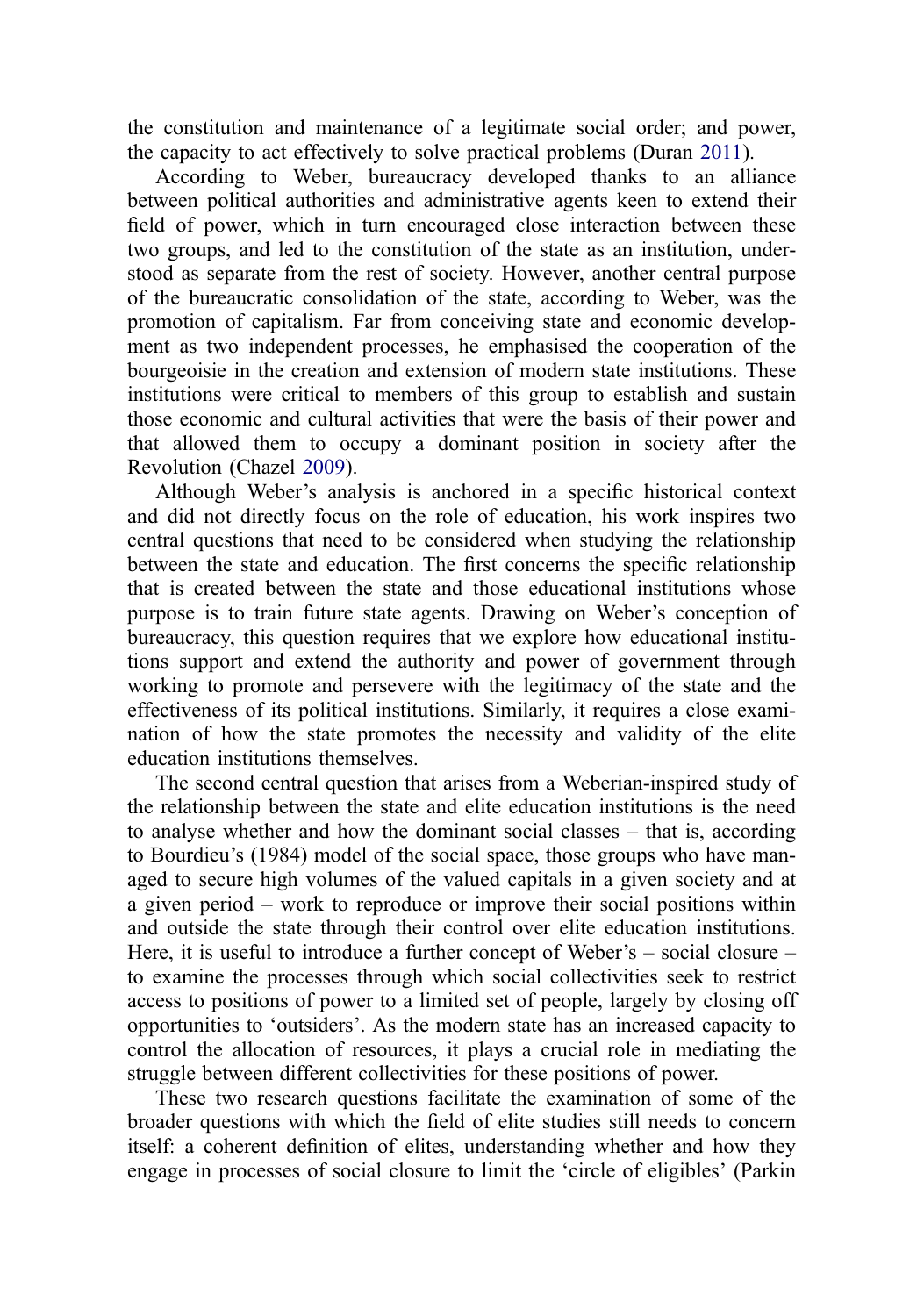[1974,](#page-23-0) 44), and the role of education in shaping and sustaining elites (Maxwell [2015\)](#page-22-0). We focus on the case of France in this paper because it fits with our areas of expertise and because the state has had a much stronger involvement in the creation, support and control of elite education institutions, when compared with many other countries, such as England, the USA and others. Using France in the first instance also allows us to examine the utility of Weber's theorisations for extending our understandings of the mechanisms that shape and sustain elite education systems, and will, we hope, therefore inspire further work drawing on a similar framework in other national contexts.

In France, an examination of the relationship between the state and the elite education institutions and how they mutually reinforced each other's legitimacy became a focus for political scientists and policy and organisational sociologists during the 1970s. These academics focused on how particular educational tracks shaped the political and administrative systems, and who took up senior positions within these bureaucratic structures (Birnbaum [1977](#page-20-0); Birnbaum et al. [1978](#page-21-0); Suleiman [1978\)](#page-24-0). The second key research question identified above – how processes of social closure are used by dominant social classes – was a key concern engaged with by Pierre Bourdieu in the last decades of the twentieth century. The State Nobility (Bourdieu [1996](#page-21-0)) was an ambitious study that examined both questions – focusing on the state's capacity to control the elite education sector objectively (through the development of specific organisations and institutional mechanisms) and subjectively (the inculcation of social structures in the mind; Ball [2010\)](#page-20-0) (Bourdieu [1994](#page-21-0)). The State Nobility therefore begins to trace the complex interpenetration of political, social and institutional priorities that are advanced through the elite education system in France (Bourdieu [1996;](#page-21-0) van Zanten [2005](#page-24-0)).

In this paper we seek to present an analysis of the relationship between the state and elite education that explores the two central research questions which Weber's work encourages us to examine. Drawing on these classical French studies, especially the work of Bourdieu, but also integrating relevant international research literature, we examine both continuities and change in relations, and processes that embed these, between the state, the elite education system and the dominant social classes.

In the first section that follows, we take a historical perspective to examine the durable links between French political and elite educational institutions. We examine the content of the 'charters' (Kamens [1974;](#page-22-0) Meyer [1970\)](#page-23-0) of these institutions – their licence and mandate about what and how to teach, and the kinds of individuals they aim to produce. We also consider the crucial role of links between these elite institutions and the state in preparing their graduates for power (Cookson and Persell [1985\)](#page-21-0). We then explore how their curricula and institutional 'habituses' (Reay [1998\)](#page-23-0) are shaped by changing distributions of power among different status groups in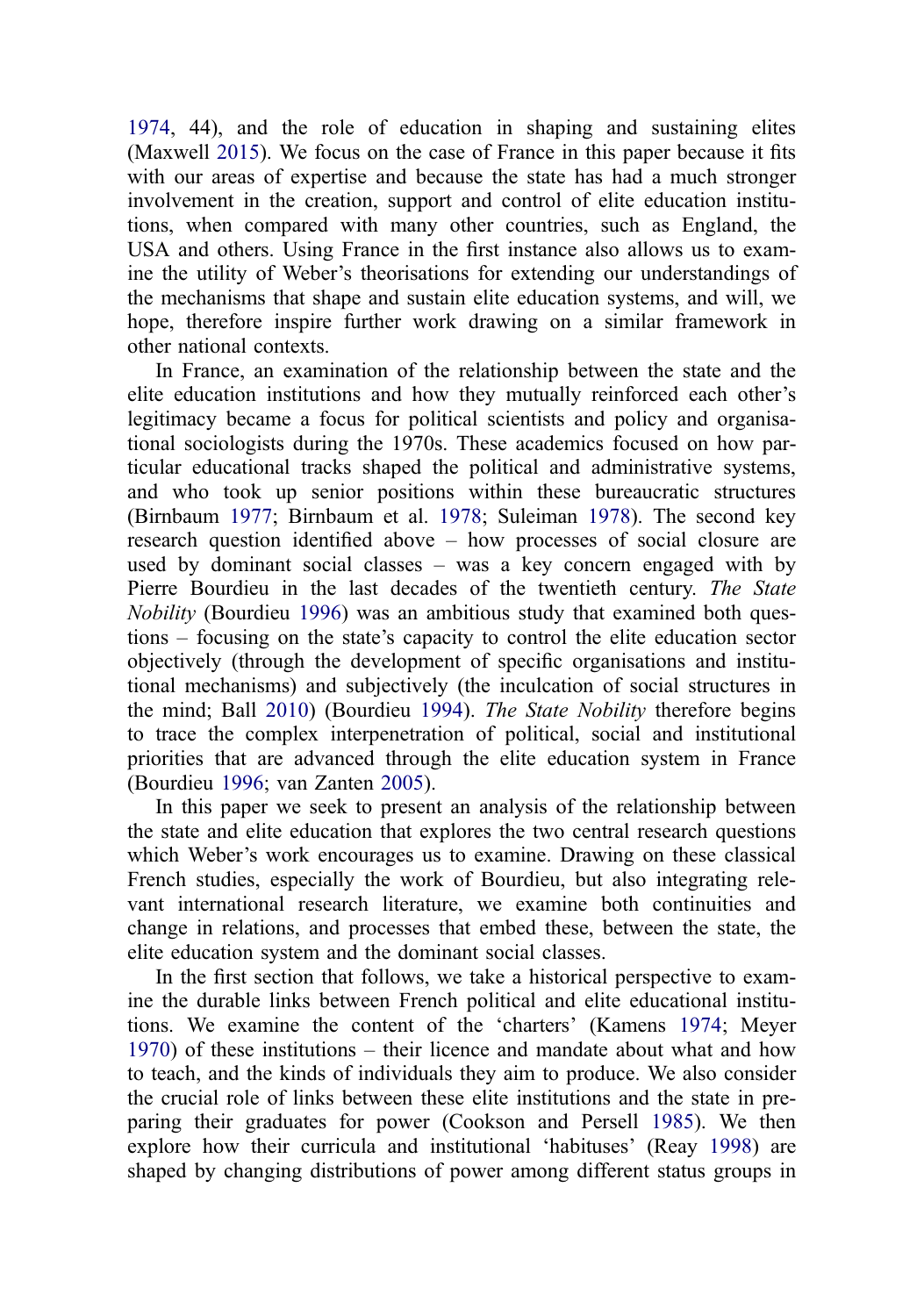the broader society and the kinds of educational strategies they pursue (Karabel [1984](#page-22-0); Khan [2011](#page-22-0)).

In the second section that follows, we focus on new challenges to elite education. We first show why and how meritocracy, an institutional 'myth' (Meyer and Rowan [1977](#page-23-0)) promoted by elite educational institutions and by the state in their common effort to sustain their legitimacy and political order (Duran [2011](#page-22-0)), but also by the dominant groups seeking to defend their privileged status, is being challenged. In the following subsection, we assess the impact of processes of internationalisation within higher education on elite tracks. We examine to what extent these processes are 'dis-embedding' the French national elite system and replacing national principles and procedures with global norms, as has been the case in some other contexts (van Zanten [2015a\)](#page-24-0). We also consider how this might be affecting the relationships between the state, elite institutions and social groups (Wagner [2007;](#page-24-0) Brown, Lauder, and Ashton [2010](#page-21-0)).

#### Durable but complex ties

#### The creation of an elite system for and by the state

The state has exerted a profound influence on elite schooling in France. It fostered the creation of special elite higher education institutions and has strictly controlled the preparation for, and conditions imposed around, admissions into these elite schools; the kinds of curricula they teach; and the specific positions occupied by graduates from these elite higher education institutions in key public administration, political and other stateconnected organisations.

This influence dates back to the last quarter of the eighteenth century when royalty initiated the creation of institutions that would train agents qualified to lead the army, civil engineering projects and agricultural development (Green [2013\)](#page-22-0). This trend was reinforced rather than halted by the political upheavals of the eighteenth, nineteenth and twentieth centuries as the revolutionaries, Napoleon, the state representatives of the Third Republic (1870–1940) and even the provisional government established after the fall of the Vichy regime in 1944 – who created the last major public institution of this type, l'Ecole Nationale d'Administration (ENA), in 1945 – all actively supported the need to train professionals that would both increase the state's capacity to control and rule and help re-affirm their authority. The creation of these 'special training schools', which came progressively to be referred to as the grandes écoles (Belhoste [2001](#page-20-0)), was also related to generalised political mistrust towards universities. The universities were considered by representatives of all types of political regimes in France as overly oriented towards scholarly pursuits and either too influenced by the Church or too autonomous to produce the kinds of competent military and civil servants that would be loyal to the state.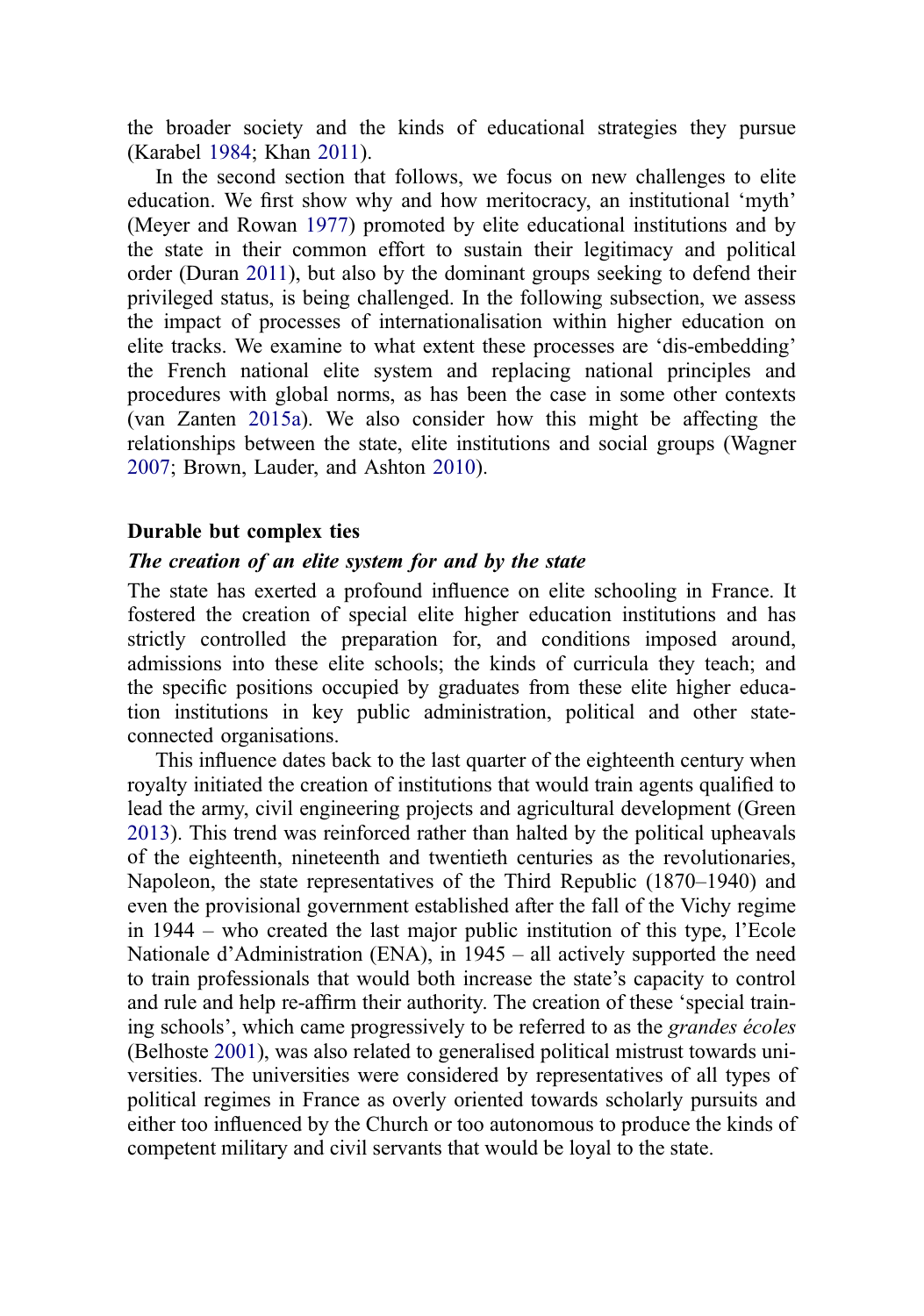Elite educational institutions were therefore used from the outset as a means of sustaining the efficacy and legitimacy of the state. Central to this process was the introduction of selection by merit through competitive examinations – the *concours* – for a specific number of places, which were annually determined by the state. The concours had a clear practical function – providing the state with highly skilled professionals according to its technical needs – but also a strong normative component. It was instituted by the French revolutionaries to end the favouritism and nepotism linked to birth and social status associated with the Ancien Regime and to give priority to personal qualities assessed through what were perceived to be neutral procedures. First implemented by the most famous grande école – Polytechnique – the concours progressively became the symbol of a new 'Republican elitism' and was integrated into the recruitment processes of almost all grandes écoles (Belhoste [2002\)](#page-20-0).

The establishment of the competitive *concours* had a significant effect on the relationship between the grandes écoles and the secondary schooling sector because of the need to prepare students to take it. From 1802, training was being given to take the written and oral examinations required to gain entry into the grandes écoles, located in secondary schools. Later on, these classes préparatoires became a provision that students took for two years after their baccalauréat (end of secondary school examinations) and became officially viewed as a form of higher education (Belhoste [2001\)](#page-20-0), although largely still taught in secondary school buildings. This is still the case today.

The curriculum provided within these elite education tracks has been strongly influenced by both their relationship to the state and the division of work between the grandes écoles and the preparatory classes. The curricular 'charter' (Meyer [1970\)](#page-23-0) of the public grandes écoles has thus been driven by their initial purpose, which is to train students to become civil servants within the administrative and technical *grand corps* of the state. Such 'channeling' has also demanded that students be socialised into particular kinds of understandings of the purpose and value of the state, supported by a strong and expert bureaucracy (Birnbaum [1977;](#page-20-0) Birnbaum et al. [1978\)](#page-21-0). Such an inculcation of values is further embedded through the meritocratic nature of the recruitment processes into the grandes écoles, given the small size of these institutions, and the strong probability that graduates will secure a prestigious position among the political and administrative elite, all of which foster a sense of solidarity among its students (Suleiman [1978\)](#page-24-0). As found by colleagues in the USA of students attending private elite boarding schools (Gaztambide-Fernández [2009;](#page-22-0) Khan [2011\)](#page-22-0), students come to understand their education and future positions they will hold within and outside political institutions as merited.

Knowledge within the grandes écoles is also understood differently – not as necessarily valued in and of itself, as in universities, but seen as a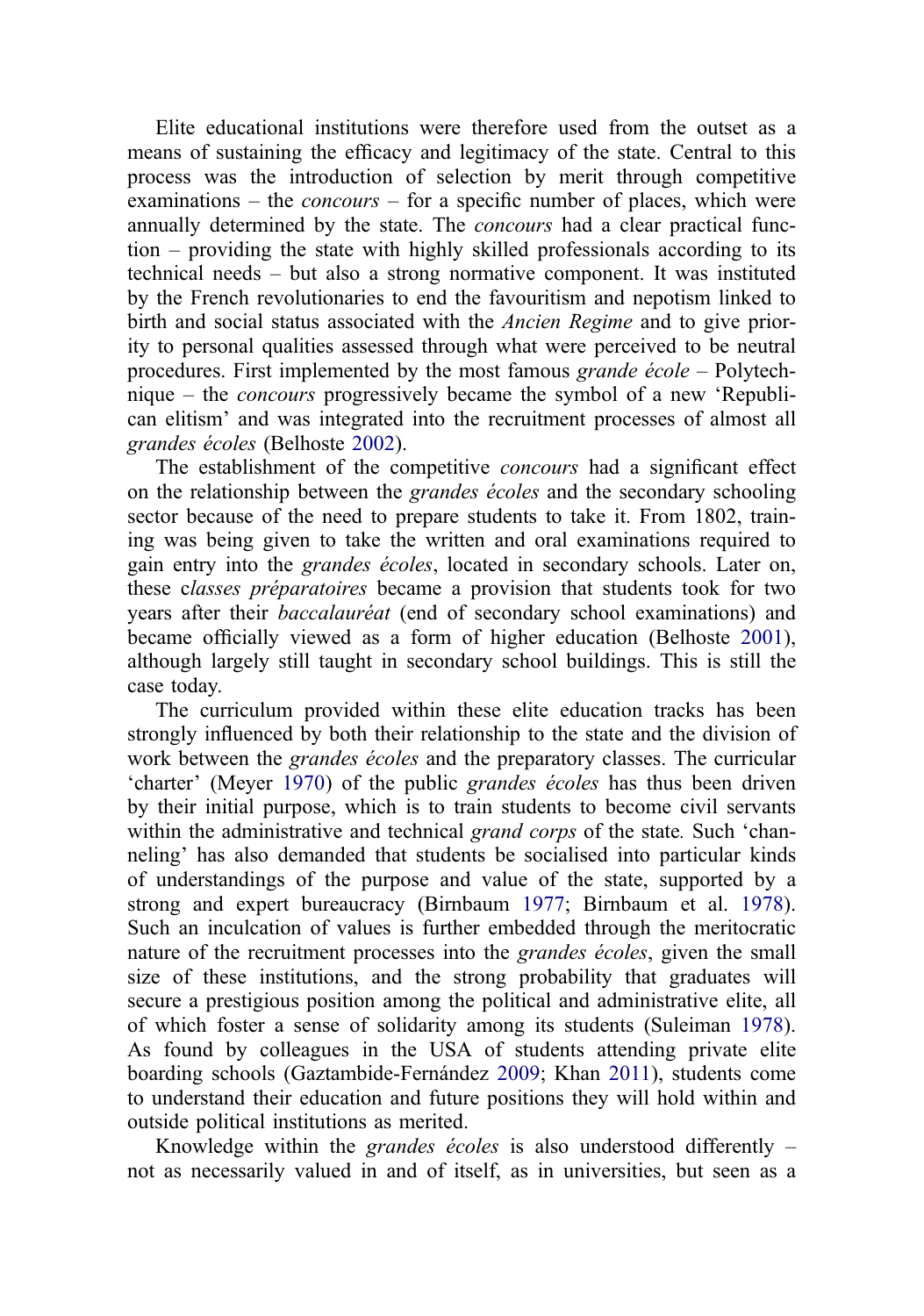technical and power resource (Belhoste [2003\)](#page-20-0). Furthermore, while the curriculum focuses on the kinds of knowledges needed for the particular field students are being prepared for, these institutions also emphasise the development of a range of generalist skills that, they believe, will help these future professionals take on a variety of roles within and beyond their sphere of technical expertise (Mendras and Suleiman [1995;](#page-23-0) Thoenig [1973\)](#page-24-0). Such an emphasis on generalist skills becomes an elite marker for these graduates, as it does for bureaucractic elites in other countries (Mangset [2015\)](#page-22-0).

A specific focus on the curricula of those grandes écoles preparing students for high-status administrative positions can be found in two relatively recent studies examining how students are trained at ENA, and are prepared for the concours to enter ENA at Sciences Po. Eymeri [\(2001](#page-22-0)) describes 'a second-hand culture', where knowledge is informed by textbooks rather than the analysis of original work, and classes are taught by state agents rather than university professors. The main form of pedagogy is delivery of knowledge through exercises that encourage students to focus on facts rather than on theoretical understandings of issues, and where they are required to adopt unambiguous positions rather than embrace the complexity of the social, financial and political nature of the problems they are discussing. Oger ([2008\)](#page-23-0), meanwhile, analysed the content of the written and oral examinations of the ENA concours and found that both conformity and originality were in fact rewarded. Yet Oger ([2008\)](#page-23-0) has also suggested that the kinds of intellectual and social qualities being examined for are associated with being members of the upper classes of French society, an argument also made by Bourdieu and Saint-Martin ([1975\)](#page-21-0) in their analyses of teachers' perceptions of students' performance within preparatory classes.

The curriculum of the grandes écoles must also be understood in relation to the division of labour that occurs between them and the preparatory classes. While ENA and Sciences Po perhaps present a different case, because in the past Sciences Po has played a preparatory role for entry into ENA and has prided itself on offering a kind of pedagogical counter-model of preparatory classes (Garrigou [2001](#page-22-0)), the preparatory classes leading to the other grandes écoles (those specialising in engineering, management, sciences and humanities) provide a highly demanding and ambitious programme of study. The teaching approach, provided by secondary school teachers, is still very close to that of secondary schools but, because of the strong focus on success at the *concours*, teachers behave more as coaches. Students are expected to work hard under conditions of urgency, even 'organized panic' (Bourdieu [1996](#page-21-0)), which is seen to aid them in ensuring they will succeed at the *concours*, but also as mirroring the working environment they will encounter when they take up their administrative and political elite positions. These teachers, who see themselves as 'at the service of elites' (Rauscher [2010\)](#page-23-0), are nevertheless careful to create an environment in which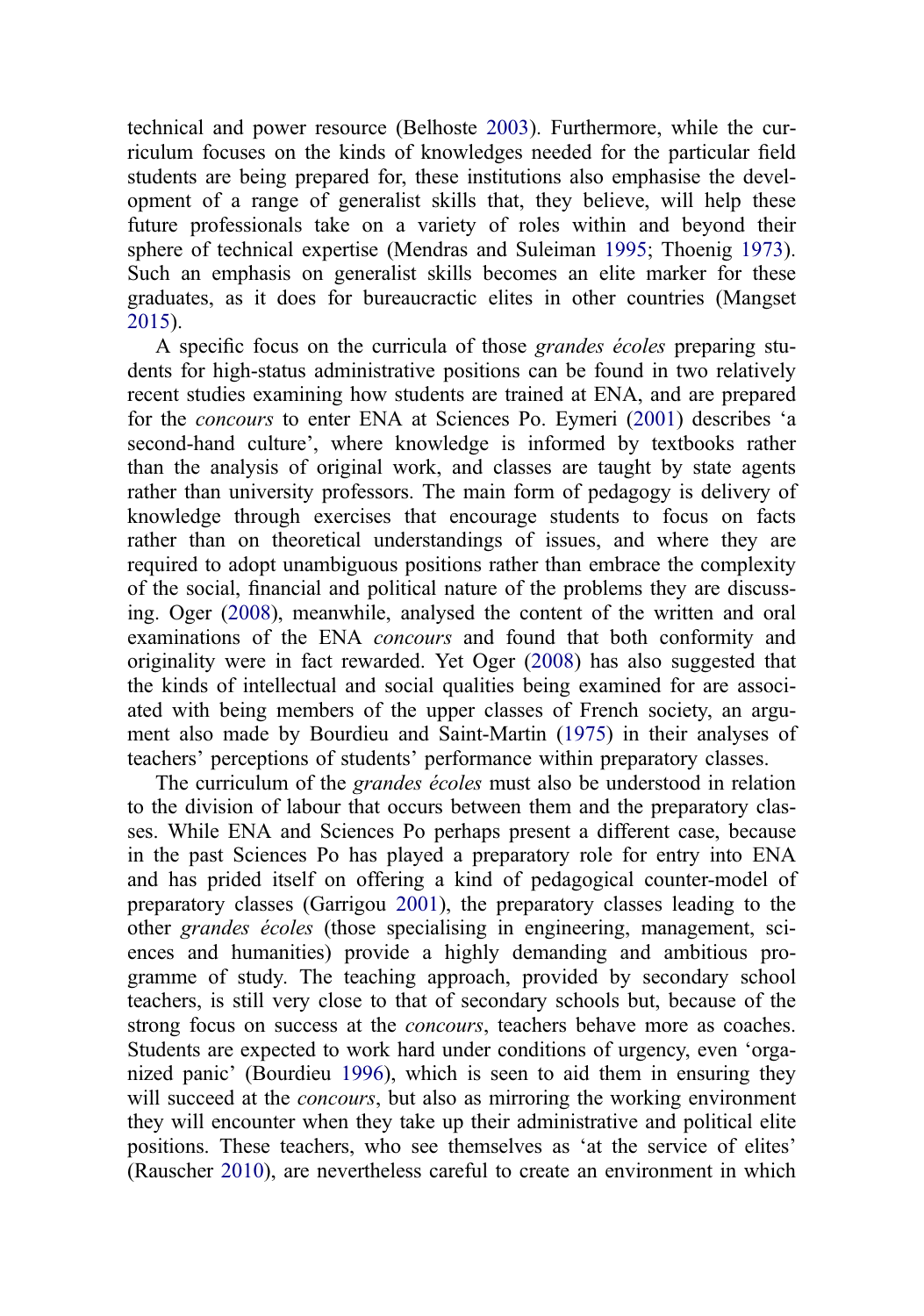their students' talents are encouraged to emerge and to provide them each with personalised attention (Darmon [2013;](#page-21-0) van Zanten [2015a](#page-24-0)).

Elite tracks were therefore initially created by the state to fulfil its need for a highly skilled workforce of bureaucrats and public servants who would stabilise French society and support its growth in particular ways. The legitimacy of the creation of elite tracks has been strongly supported by the socalled meritocratic concours, which seeks to recruit 'the best of the best' (Gaztambide-Fernández [2009\)](#page-22-0) and create a closed elite system based on exclusive interactions between the classes préparatoires and the grandes écoles. Studies have also highlighted the complementary curricular character of these two elite educational segments. In preparatory classes, students acquire a general disposition, learning to cope quickly and effectively with external demands; while in the *grandes écoles* they continue to acquire general skills alongside more specialised ones and prepare more directly for positions of power.

### Private elite institutions and the public/private divide among class fractions

It is, however, important to underline that the state has never had a total monopoly on elite education, nor has it been able to completely regulate the struggles that have emerged between different social groups in relation to elite educational tracks. Private education is particularly important when considering gender and elite schooling. Access to the Napoleonic state lycées created in 1802 was solely for boys. Similar public institutions for girls were only created in 1880. The purpose of the introduction of state provision for girls was, however, largely driven by a desire to limit the ideological influence of Catholic institutions on future female citizens, rather than seeking to promote women's work (Offen [1983\)](#page-23-0). Thus, these schools for girls had a different curriculum and were not preparing them for the baccalauréat, or entry into higher education (Mayeur [1977](#page-22-0)).

However, even after the introduction of publically-funded secondary girls' schools, the majority of families who made up the aristocracy and bourgeoisie continued to send their daughters to Catholic private schools, especially those families who were practising Catholics and whose power and prestige were linked to economic resources (industrialists, bankers, members of the highly-paid professions) as they sought out an environment where girls could be educated among students from similar social milieus and inculcated into a 'domestic' ideology (de Saint-Martin [1990\)](#page-23-0).

The situation was not the same for boys, who might attend Catholic private institutions but were also likely to be sent to prestigious state lycées in order to prepare them for the elite professions. However, although Catholic schools were chosen by the upper classes mainly for ideological and social reasons, over the course of the first half of the twentieth century these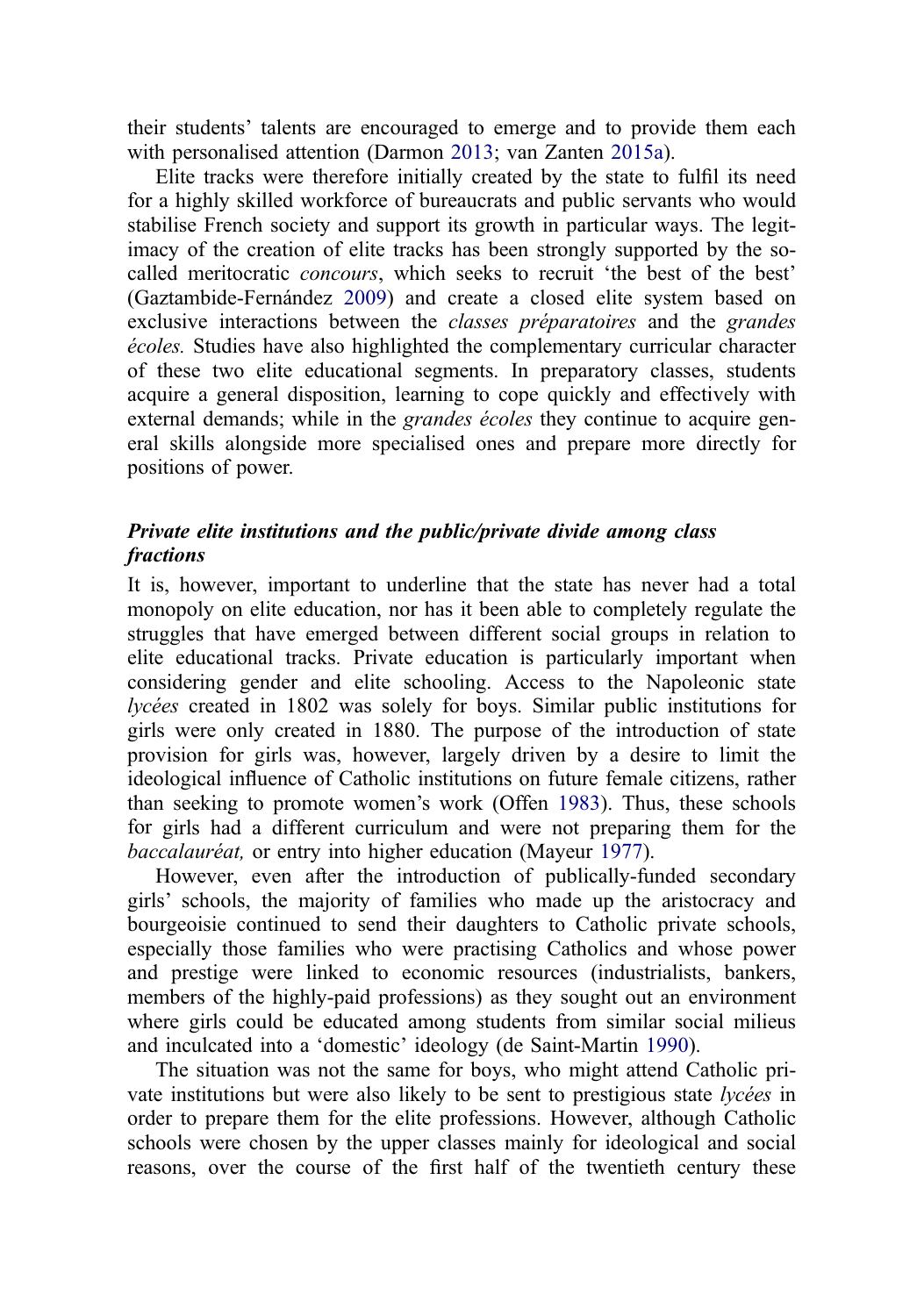schools began to focus more on providing 'excellence' in their academic provision. This move was driven by a series of changes in the law: the 1905 law that enforced the separation between church and state and banned religious teachers from such schools; the introduction of coeducational, state-funded secondary schooling in 1924; and the 1959 Debré law that provided public funding to private schools (Peretz [1985](#page-23-0)). These processes contributed to the growth and take-up of preparatory classes in private Catholic lycées.

Work by van Zanten [\(2015a](#page-24-0)) nevertheless shows that some significant differences remain between prestigious public and private '*prépas*', as these classes are called in colloquial language. The selection process, as well as the formal curriculum of these preparatory classes (dictated by the content of the concours), are the same. However, private preparatory classes are allowed to ask for more personal details from applicants, as well as a 'letter of motivation'. Moreover, within private provision, the focus on socialisation is stronger, as these classes seek to develop the 'whole person' through providing a 'total curriculum', including compulsory cultural, social and physical extracurricular activities (Maxwell and Aggleton [2013](#page-22-0)). Significantly, there is also a greater emphasis placed on the development of group solidarity between students, and on identifying with the specific institution being attended instead of with the state, as is the case in public preparatory classes.

With regard to the *grandes écoles*, today at least one-third of them are private institutions. Private tertiary providers started emerging after 1870 as a result of economic developments in France. Special institutions were created that were linked to business sectors. Despite important initial differences between these and the state-funded grandes écoles, those wishing to become 'top institutions' developed a process of 'mimetic isomorphism' (DiMaggio and Powell [1983](#page-21-0)) with their public counterparts, to gain prestige and increase their influence. One of the main strategies in this respect was the adoption of the concours as the main form of selection, thereby benefitting from the 'nobility' bestowed upon public institutions through this meritocratic contest (Bourdieu [1996\)](#page-21-0). Additionally, recruitment was focused on students who had completed their two years of preparatory classes, thereby raising the academic qualifications of their entrants significantly (Languille [1997\)](#page-22-0). A further, important development has been that the most prestigious of these private tertiary education providers have acquired a special status through securing funding from regional chambers of commerce.

However, the selection processes, curricula and types of socialisation provided through the grandes écoles do still vary in important ways (Allouch [2013\)](#page-20-0). These dimensions are not only shaped by their public or private status, or the specialisation for different fields of work, but, significantly by the particular social groups (Karabel [1984\)](#page-22-0) they are most likely to recruit. This has important implications for the different institutional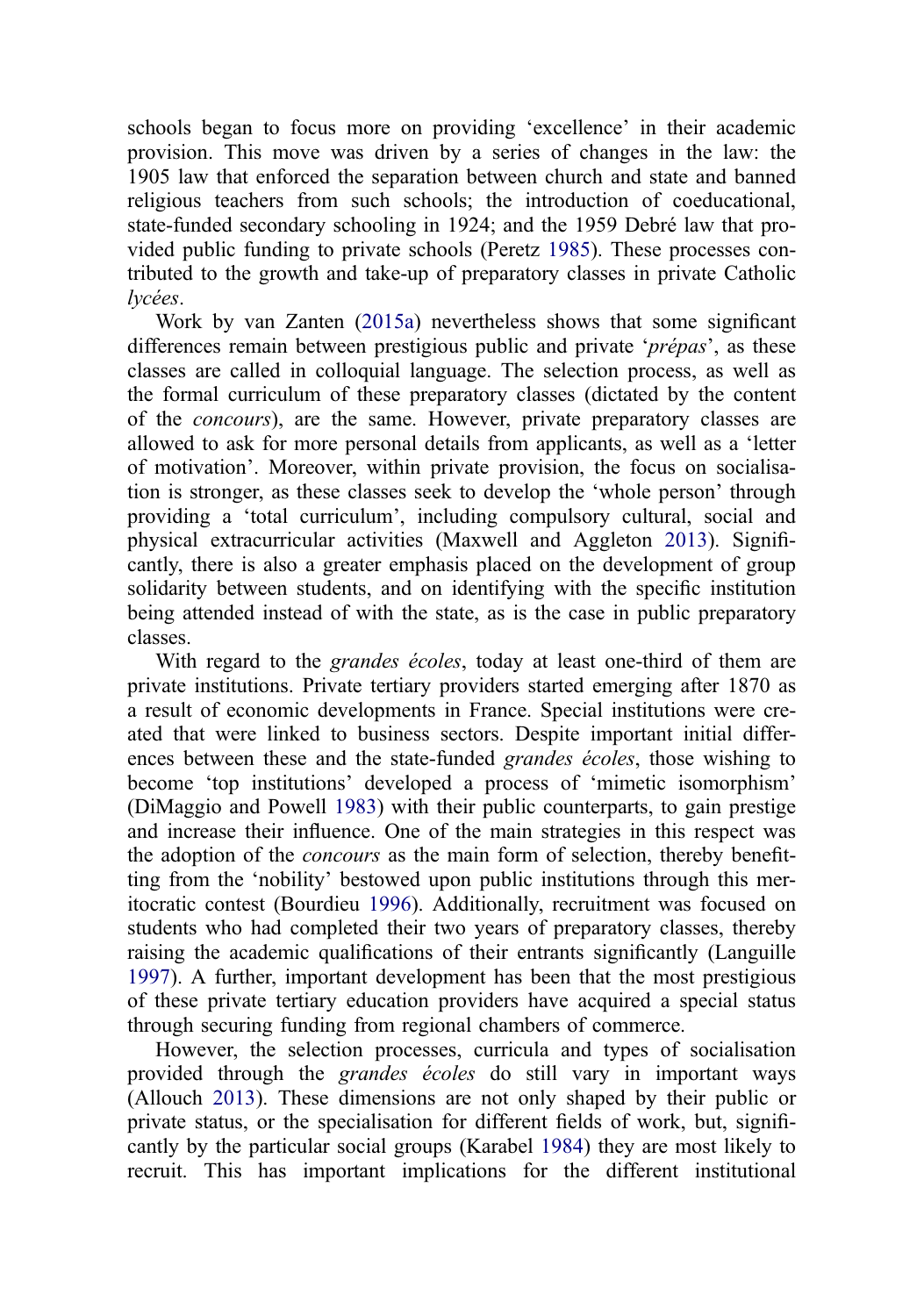'charters' (Kamens [1974;](#page-22-0) Meyer [1970\)](#page-23-0) and institutional habituses (Reay [1998\)](#page-23-0) of these tertiary providers. As Bourdieu ([1996\)](#page-21-0) found, at the Ecole Normale Supérieure (ENS), for instance, which trains mostly scientists and higher education professors and whose students are most likely to come from the intellectual fractions of the upper class, scholarly knowledge and intellectual pursuits have always been prioritised. On the other hand, managerial schools that attract a significant number of students from the economic fractions of the upper class have, from the onset, promoted 'soft skills' and held an instrumental view of knowledge (Lazuech [1999\)](#page-22-0). In these institutions, extracurricular activities – including election campaigns for student associations, sport events and various social and networking activities – are foregrounded (Abraham [2007](#page-19-0)). This process is deemed necessary so the 'purist' (Brown and Hesketh [2004\)](#page-21-0) students recruited from the preparatory classes via the very selective concours learn the necessary skills to succeed as future leaders in the private sector. These differences can already be observed in the curricula of various preparatory classes. Thus, literary and scientific classes are much more intellectually demanding, while those preparing for management schools have a greater focus on other forms of socialisation (Darmon [2013](#page-21-0)).

Differences between graduates from different institutions and tracks, however, tend to fade once they enter the job market because of the varied career trajectories pursued by many. The grandes écoles and the grands corps have for a long time tolerated, for instance, that a proportion of civil servants will initially work in the private sector immediately following their studies, in the anticipation that they will eventually return to serve the state. An alternative trajectory is for graduates to enter public administration upon completion of their grandes écoles training, but later move into private industry. This movement between careers in the public and private sectors, with an increasing focus on pursuing careers outside public administration, grew during the second half of the twentieth century. Private firms appreciate having employees who have gained particular kinds of informational and social capital through their time in public administration, seeing these as useful during negotiations with state representatives in a state-dominated economy. Similarly, the state values civil servants who have insider knowledge of the private sector.

Studies have shown that a significant proportion of CEOs of the 40 largest French private firms are graduates from public grandes écoles (27% from Polytechnique and 23% from ENA in the 1990s; 22% from Polytechnique, 19% from Sciences Po, 16% from ENA in 2007) alongside graduates from the major private management school, l'Ecole des Hautes Etudes Commerciales (Bauer and Bertin-Mourot [1997;](#page-20-0) Dudouet and Joly [2010\)](#page-21-0). Similarly, among the 200 most important French companies, 47% in the 1980s and 28% in 2007 had among their directors people who had had a previous career in the public sector (Bauer and Bertin-Mourot [1987](#page-20-0);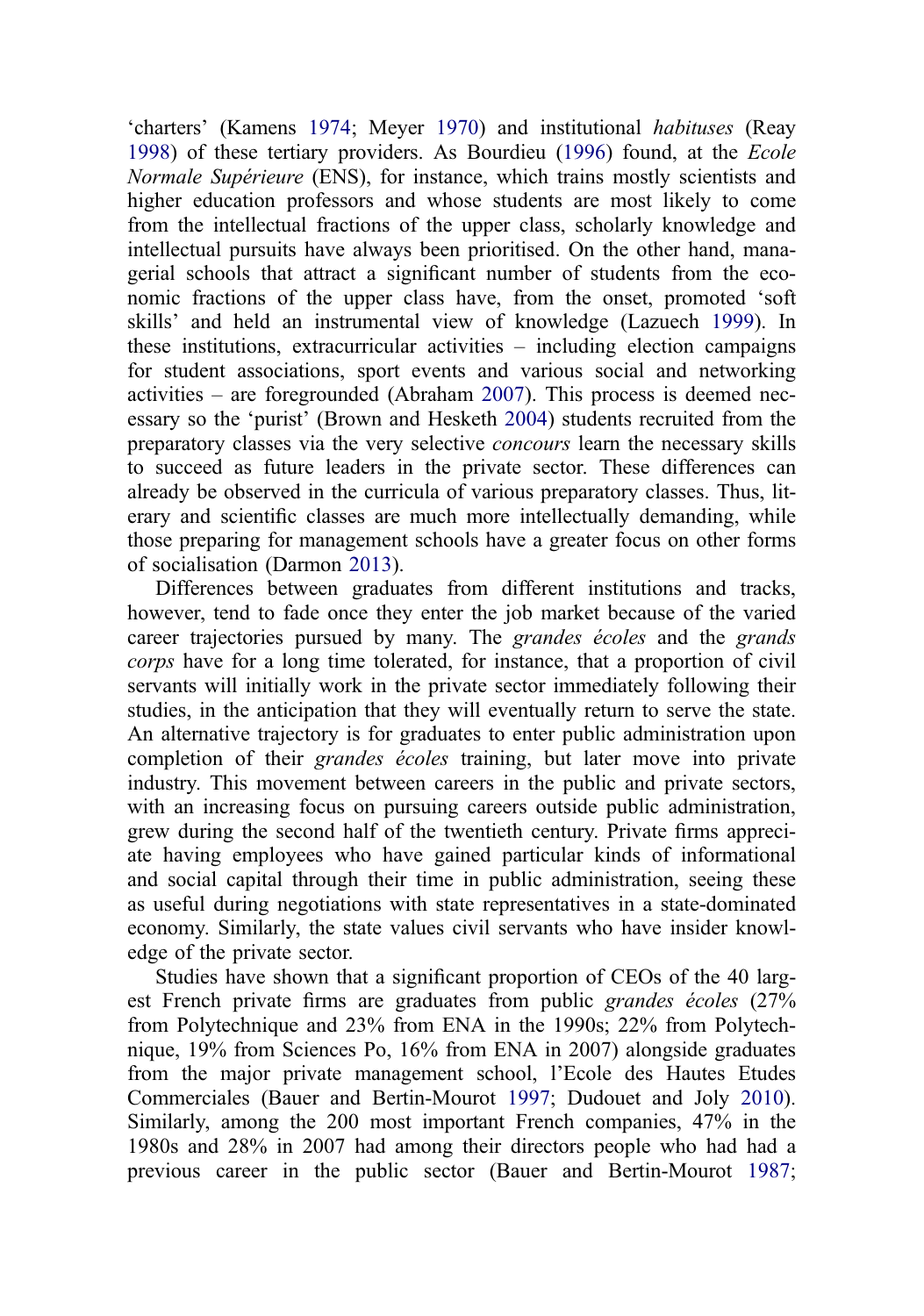Dudouet and Grémont [2007](#page-21-0)). Birnbaum et al.'s ([1978\)](#page-21-0) analyses of three editions of Who is Who in France? demonstrated that already in the 1970s a strong interpenetration between political and economic elites was occurring due to their common social background and academic trajectories through the grandes écoles, but also because they shared residential and leisure spaces, as well as membership of the same clubs and associations.

In this section we have highlighted how the various elite tracks have been sustained over time with a growing mixed economy of providers – the private and Church sectors. Although elite tracks variously serve different upper-class fractions and have been shown to engage in different socialisation processes, the effect nevertheless seems to be that the elite nature of the education provided is secured – through a focus on academic excellence (in a small group of state institutions, as well as some private, mostly Catholic, lycées and preparatory classes), selection based on merit via the concours, and an acceptance by the state and private industry that graduates from all the grandes écoles bring a set of skills, expertise and experience that will be a welcome resource in both sectors.

#### New challenges

#### The erosion of meritocratic legitimacy and new efforts to recreate it

In France, the existence of separate higher education tracks leading to elite jobs has been historically justified on the basis of the meritocratic nature of their admission procedures. Merit is defined as a combination of talent and effort understood as individual characteristics that are independent of birth and family resources (Dubet [2004\)](#page-21-0). Yet existing data show that the proportion of working-class students who have been able to pursue the French elite tracks has always been quite small (Baudelot and Matonti [1994](#page-20-0)). The illusion of equal access across social classes has nevertheless been maintained for most of the twentieth century.

The hold of such a myth has been possible, first, because of the abstract definition of meritocracy as equality of opportunity, not as equality of results. Second, most classes préparatoires are located in public secondary schools, so they are seen as accessible to students from all social classes. In practice, this has meant that these tracks have been opened to those social groups with high cultural capital but relatively low economic resources, such as the children of secondary and primary school teachers. Research has found that during the greatest period of the democratisation of elite tracks (1930–1960), students from these social groups were almost as successful in securing places in preparatory classes and the grandes écoles as students with upper-class backgrounds (Albouy and Wanecq [2003;](#page-19-0) Euriat and Thelot [1995](#page-22-0)). Additionally, studies have identified that many of these middle-class students' grandparents had been farmers or manual workers, giving credence to the idea that the French elite education system made it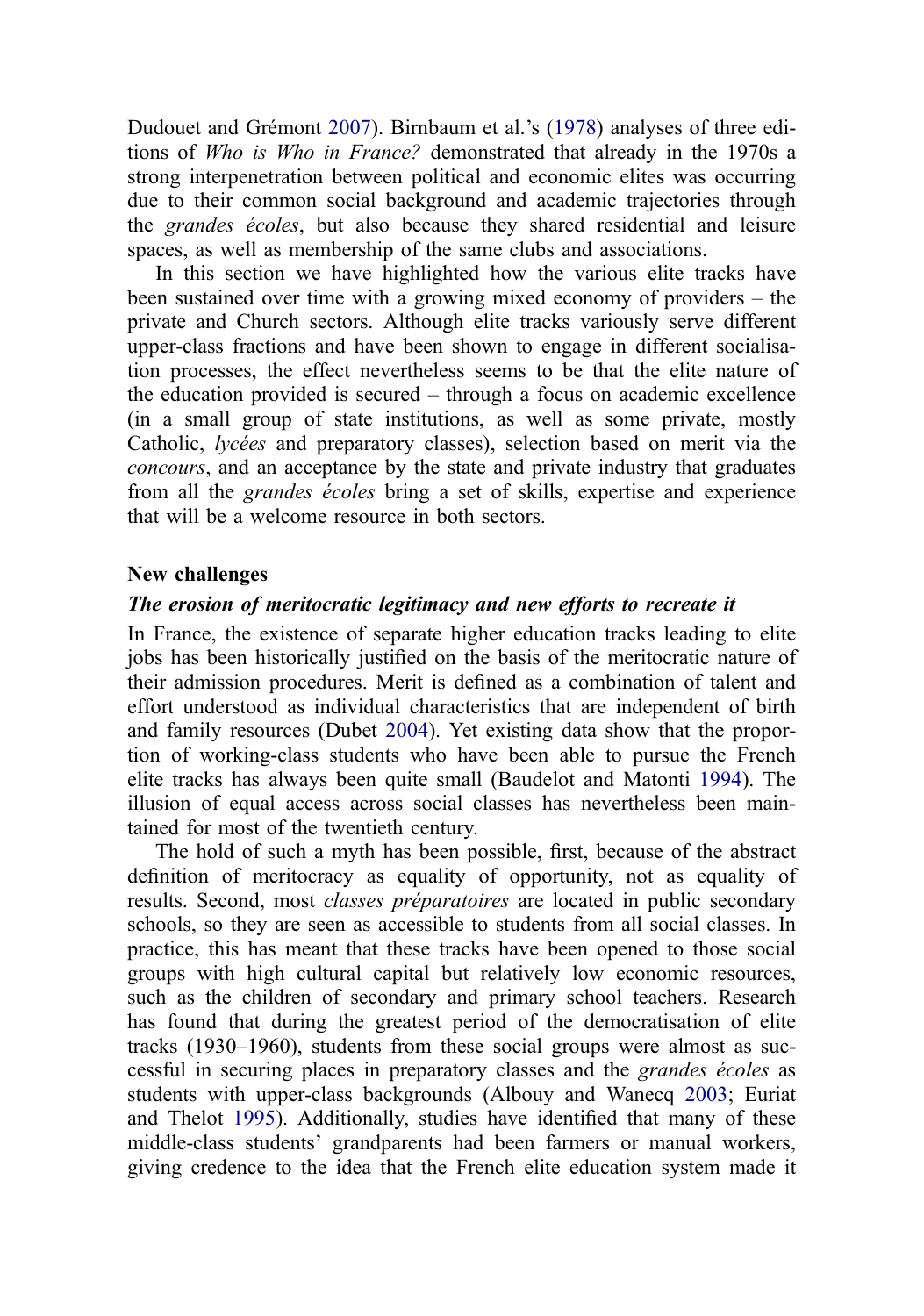possible to move from the bottom to the top of the social ladder within two generations (Veltz [2007\)](#page-24-0).

However, despite the relative democratisation that occurred during the 'Glorious Thirty' period (1945–1975) – a period of significant economic growth in France, which also introduced the comprehensivisation of the education system – the last decades of the twentieth century heralded a return to stronger processes of social closure around elite education tracks. First, concerns about the possible negative effects of the successive waves of expansion of French universities in the 1960s and 1980s led to a growing proportion of upper-class parents, who themselves had been university educated, opting for a more selective, elite track for their own children's education. Second, as the provision of preparatory classes was expanded and diversified during the 1990s, partly as a result of increasing demand from middle-class parents, upper-class families increasingly adopted strategies to secure their own child's success in gaining access to the 'prépas' that were seen as both the most intellectually demanding and the most socially selective through activities such as intensely supervising their education at home, providing them with private tuition and extracurricular activities, and carefully choosing curricular options and schools (van Zanten [2009,](#page-24-0) [2015b](#page-24-0)).

Third, the expansion of the secondary school system coupled with its 'segregative democratisation' from 1960 to 1990 (Merle [2000\)](#page-23-0) has meant that recruitment to classes préparatoires has been increasingly influenced by the subjective assessments made by selection panel members. Research has found that members of these panels are more likely to mistrust the academic value attached to students applying from socially and ethnically diverse *lycées* as they tend to consider that teachers working in these schools are 'overindulgent' in their assessments and cover curricular subjects in less depth. Conversely, students with similar grades but who come from lycées with good reputations, usually located in Paris or in other urban areas where upper-class and middle-class families reside, are advantaged in the selection process (van Zanten [2015a\)](#page-24-0).

The meritocratic basis of elite education is also challenged when considering the under-representation of female students in some of the tracks, especially the scientific tracks and grandes écoles specialising in engineering. However, the reasons for this are different to the factors that affect accessibility for lower-class backgrounds. First, it is not that young women do less well than young men in terms of attainment (in fact, the opposite is true – although gender differences are more acute among lower-class than upper-class groups), but that they are less likely than their male counterparts to choose the scientific track at the lycée level and therefore cannot apply to the scientific preparatory classes that would channel them into the most prestigious engineering schools and to Polytechnique (where only 13% of students starting in 2013 were women).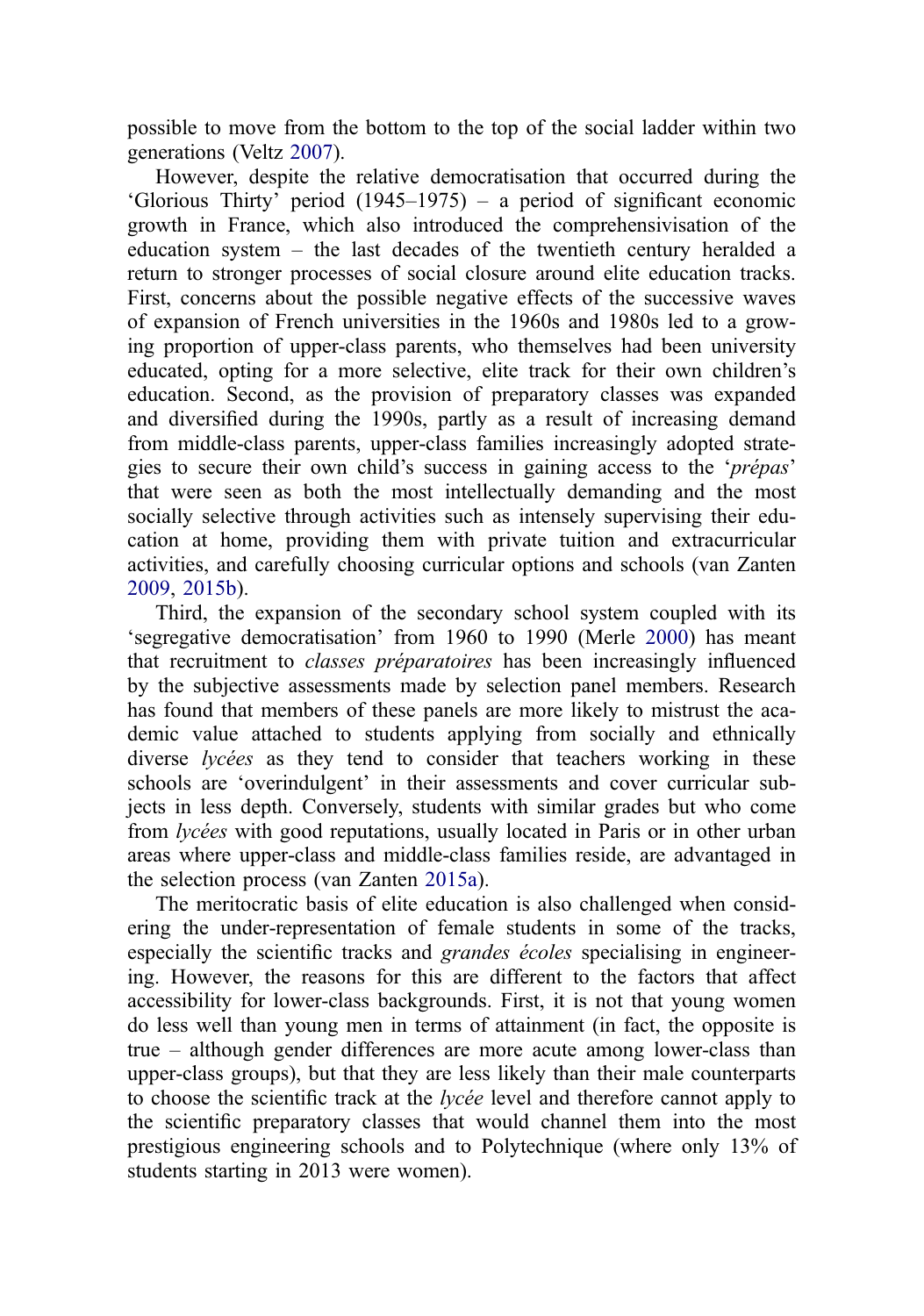Second, women are often aware of their reduced chances of occupying top positions within the civil service. The administrative and political fields in France have been strongly monopolised by men who hold a male-centred vision of political leadership and authority, and who have been found to be more likely to nominate other men to key positions (Milewski [2011](#page-23-0); Sineau [2001\)](#page-24-0). Such processes of nepotism have been reinforced by the 'incestuous links' between certain grandes écoles (that only became coeducational in the 1970s) and the grands corps (Suleiman [1978\)](#page-24-0). These factors explain to a large extent why female students, despite the fact that they have outnumbered male students at Sciences Po and other political science institutes for several years, were much less likely until recently to take the ENA *con*cours (and also less likely to pass) (Eymeri [2001\)](#page-22-0). Finally, even if female students are over-represented in the *grandes écoles* specialising in management, their distribution between the different sub-fields of management is very unequal, revealing again processes of self-selection according to the prestige, gender image and male composition of the different professions they feed into (Buscatto and Marry [2009\)](#page-21-0).

These facts, in particular those concerning inequalities in access to elite tracks for lower-class students, began to receive considerable attention after Sciences Po, in 2001, launched a new 'equality of opportunity' programme through a series of partnerships with lycées in disadvantaged areas (initially with seven in 2001, growing to 100 in 2014). This initiative gave way to heated debates not only within the institution itself, especially by the upperclass students who criticised its 'demagogic' character as students from the disadvantaged lycées were not required to take the competitive entrance examination as per this new initiative, but also within the media, political circles, and between the Director of Sciences Po and those of other grandes écoles.

Meanwhile, private-sector firms, especially those with international markets, created new 'diversity' programmes similar to those of their American or European competitors (Bereni [2009\)](#page-20-0), and pushed elite educational institutions for more symbolic action around increasing diversity. President Sarkozy's right-wing government also sought to promote limited forms of affirmative action in politics and the administration as part of his effort to distinguish himself from the old Right and well as from the Left (Simon [2007\)](#page-24-0). The grandes écoles responded with a number of widening participation programmes, led by the ESSEC – a prestigious management school. During the same period, Polytechnique and the most prestigious engineering schools developed other initiatives aimed at increasing the number of women entering their institutions, driven by similar market and political pressures (these included the law in 2000 encouraging parity in political bodies, as well as a more recent 2013 law enforcing quotas for women among new high-level civil servants).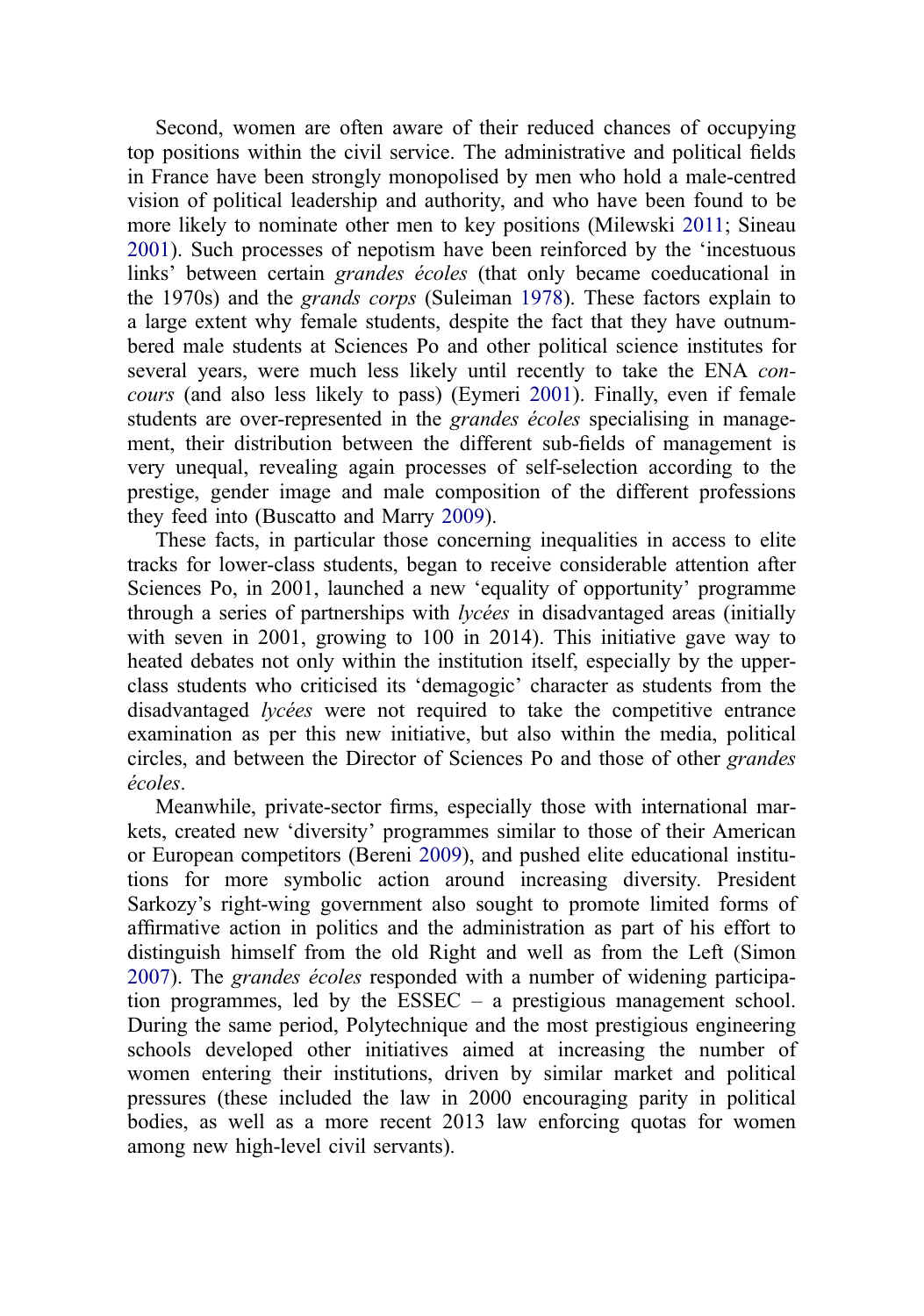The initiatives aimed at increasing the participation of lower-class students or women entering elite tracks have nevertheless been very modest in scope. Most grandes écoles have only offered additional tutoring for students from disadvantaged *lycées* when preparing for the *concours*. While Sciences Po made the *concours* non-mandatory for these students, other grandes écoles would not contemplate such a move or agree to change the content or form of the examination in ways that might advantage these lower-class students. Furthermore, selection panel members of the public preparatory classes were very reluctant to consider taking into account students' social background as they believed strongly in the neutrality and symbolic legitimating power of their existing procedures.

Nevertheless, despite these limited changes, elite educational institutions have managed to deflect potential criticism by emphasising that the problem of social and gender inequality lies with society more generally, including within the family and the rest of the school system. These institutions have claimed that by developing small interventions to tackle the issue (sometimes with funding received from private firms, who thereby also meet their corporate social responsibility), and through the official integration of these initiatives into a 'comprehensive' government policy around equal opportunity that is promoted by intensive media coverage, they are doing their bit. In this way they have succeeded in maintaining their legitimacy while also being publicly perceived as important policy actors committed to social justice. This arguably further embeds the material and symbolic resources of these elite institutions and demonstrates the ways elite institutions have worked in partnership with the state to at least discursively support the call for improved equality of opportunity, while also demonstrating their autonomy to do so in ways that suits them (van Zanten [2010](#page-24-0)).

#### Twists and turns in the march towards internationalisation

Pressures towards internationalisation constitute a second significant challenge to the relationship between the state and elite education institutions. The French government – who was from the onset directly involved in the framing of the Bologna declaration on higher education, designed to ensure comparability in the standards and quality of higher education qualifications in European countries (Ravinet [2011](#page-23-0)) – has enforced its main components. These include: the establishment of three different cycles in higher education studies (three to four years for a bachelor's degree, one to two years for a master's degree and three to four years for a PhD); and the introduction of the European Credit Transfer and Accumulation System. State-funded higher education institutions must implement these new norms, and private institutions have also been strongly encouraged to adopt them.

While elite institutions have engaged to some extent with these changes, they have also worked hard to preserve their institutional interests in the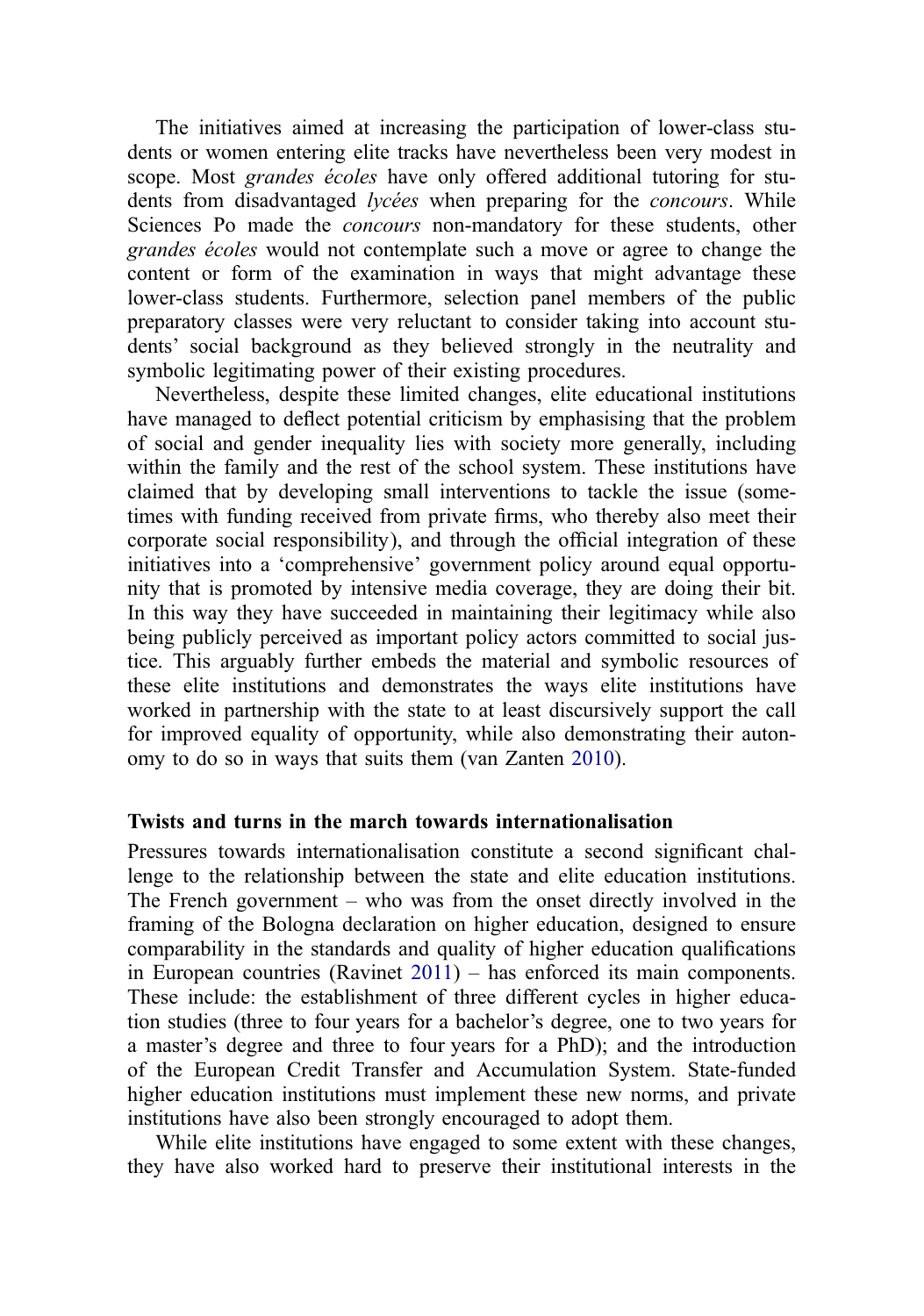process. For the Ministry of Higher Education, the most rational and effective way to adopt the Bologna Process would have been to create a unified higher education system in which elite tracks would have become part of a reformed university system. Raised and muted at other points in time, such a solution has been largely dismissed by fractions of the administrative and political elites and completely rejected by the elite institutions themselves, fearing that such a change would signal the end of their prestigious status and their autonomy.

Grandes écoles have instead re-organised their curricula in such a way that their students can now gain a master's upon graduating (either awarded by the grande école itself, or via partnerships with selected universities). Meanwhile, preparatory classes have obtained European Credit Transfer and Accumulation System credits for their students, who after completing two years of these specialist classes can now, by enrolling on a few additional university courses, gain a bachelor's degree, or even go straight onto a master's programme if they have completed three years of preparatory classes.

Furthermore, both the state and elite education institutions are under considerable pressure to secure a top position in internationally-recognised ranking schemes. Yet for elite institutions, the highly specialised nature of their provision makes their integration in these international comparison exercises challenging. A central dimension in these rankings and in the definition of 'world-class excellence' (Hazelhorn [2011](#page-22-0)) is research output. However, for the *grandes écoles* – due to their links to the state, their professional orientation and their separation from universities – research has, until recently, not featured as a central aspect of their activity (Cytermann [2007](#page-21-0)). 'Excellence' has been and still is, to a large extent, understood as being about the academic (and social) qualities of their students, emphasised through the rigorous meritocratic selection processes insisted upon, and demonstrated in the prestigious nature of the careers of their graduates in public and private organisations. Second, the kinds of indicators of research output that are used in rankings (Nobel prizes and Field medals as well as publications in highimpact journals and number of citations) are highly dependent on institutional size. Given the small size of most grandes écoles (Polytechnique recruits 400 students each year, the ENS and the most prestigious engineering schools 100, and ENA only 80), this makes their ability to compete on a world stage around research output extremely difficult.

In the context of considerable fragmentation of the French higher education field with pressures to compete at an international level, in 2007 the government promoted the creation of new networks of higher education institutions called Pôles de recherche et d'enseignement supérieur (PRES) with a view to increasing the concentration of research and teaching activities into one single entity in different regions and big cities (Aust and Crespy [2009\)](#page-20-0). While several of the 26 PRES that were created included universities and *grandes écoles*, the interaction between the two types of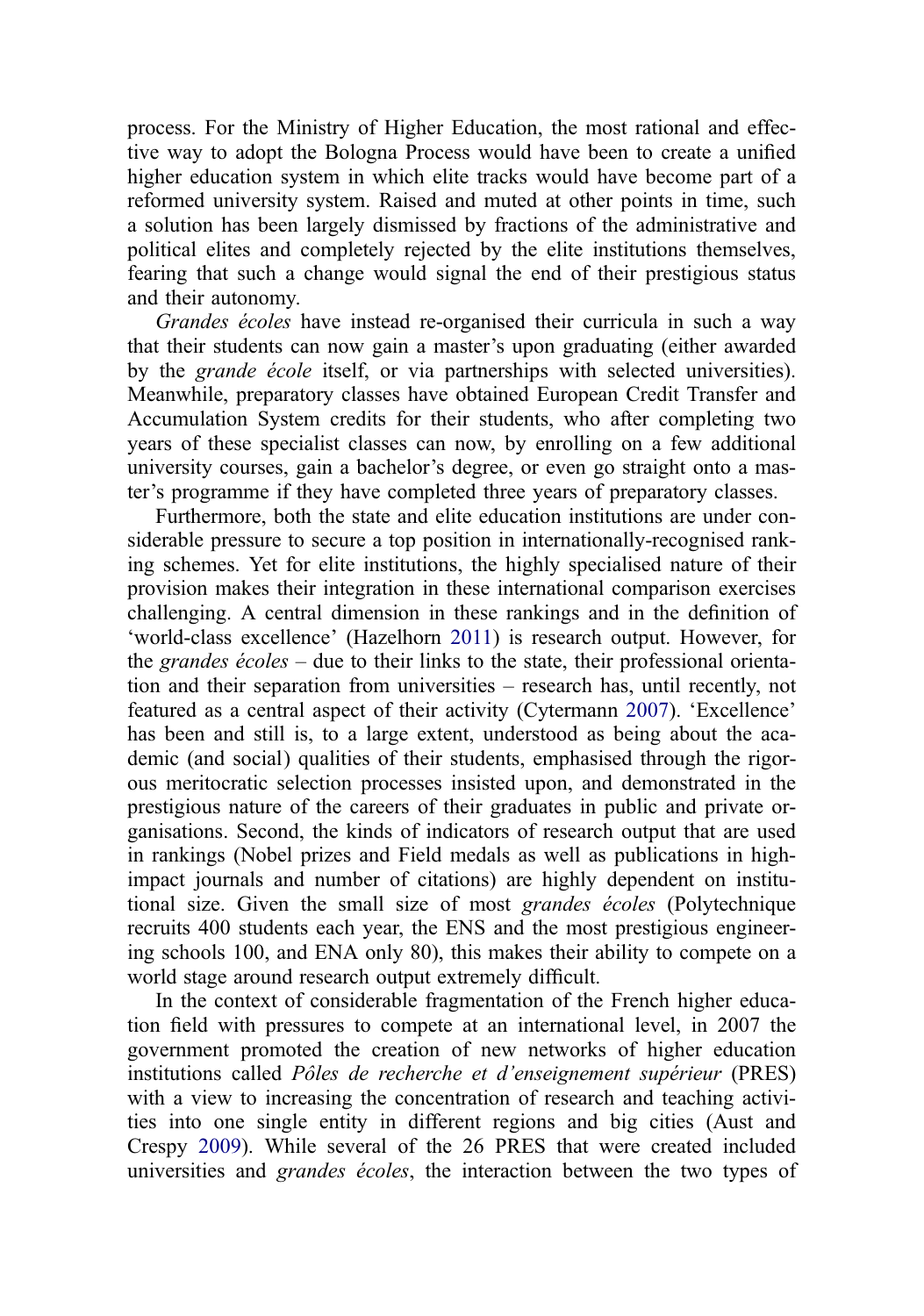institutions has remained very limited. Grandes écoles applied for PRES status both because the price of abstention in terms of their relationship to the state would have been high, but also because higher education institutions integrated into PRES could benefit from additional financial resources that are channelled into these networks.

A more ambitious approach led by the state from 2013 has been higher education institutions forming 'communities of universities', aimed at forging stronger associations and promoting opportunities for mergers. The most important of these communities to date is the proposed Campus Paris-Saclay, which is due to start in 2015. It will bring together 11 grandes écoles, including Polytechnique, and two universities, as well as seven research centres in a cluster situated at the southwest of the Parisian region. Campus Paris-Saclay will produce joint research publications, as well as offering a PhD and master's programme for French and international students. Although it is too early to anticipate the outcomes of this new development, it is likely that such institutional frameworks will allow grandes écoles when they are in the majority, as in this case, to control most of the major decision-making processes. Meanwhile, from a macro perspective, it can be argued that the formation of these different types of networks have accentuated rather than reduced hierarchies within the French higher education system, with prestigious grandes écoles and universities collaborating and the less elite institutions left to associate with each one other or remain isolated.

Another major aspect of becoming a world-class institution in the global race for income and prestige is the ability to attract 'excellent' students from abroad, especially those coming from emerging countries that have not as yet established competitive national higher education systems of their own. French grandes écoles have two major challenges in such a race.

The first challenge is that the main language of instruction is French. The French state has not strongly encouraged a move towards the mainstreaming of English in higher education. This can be partly understood by the fact that, traditionally, foreign students have come from France's former colonies or from countries where one of the dominant languages was French, as well as from French-speaking families living abroad. Although these groups of students have, for the most part, not been understood as 'excellent' and most do not have an upper-class background, the government has welcomed them as part of its efforts to defend the global presence of the French language and its culture.

While most *grandes écoles* are conscious of the need to attract new generations of foreign academically-able students, recruitment practices have been very diverse across the sector. The desire to internationalise their student body and academic staff cohorts has depended on each institution's relationship to the state, on the type of disciplines taught and whether graduates are being prepared for a national or international job market, as well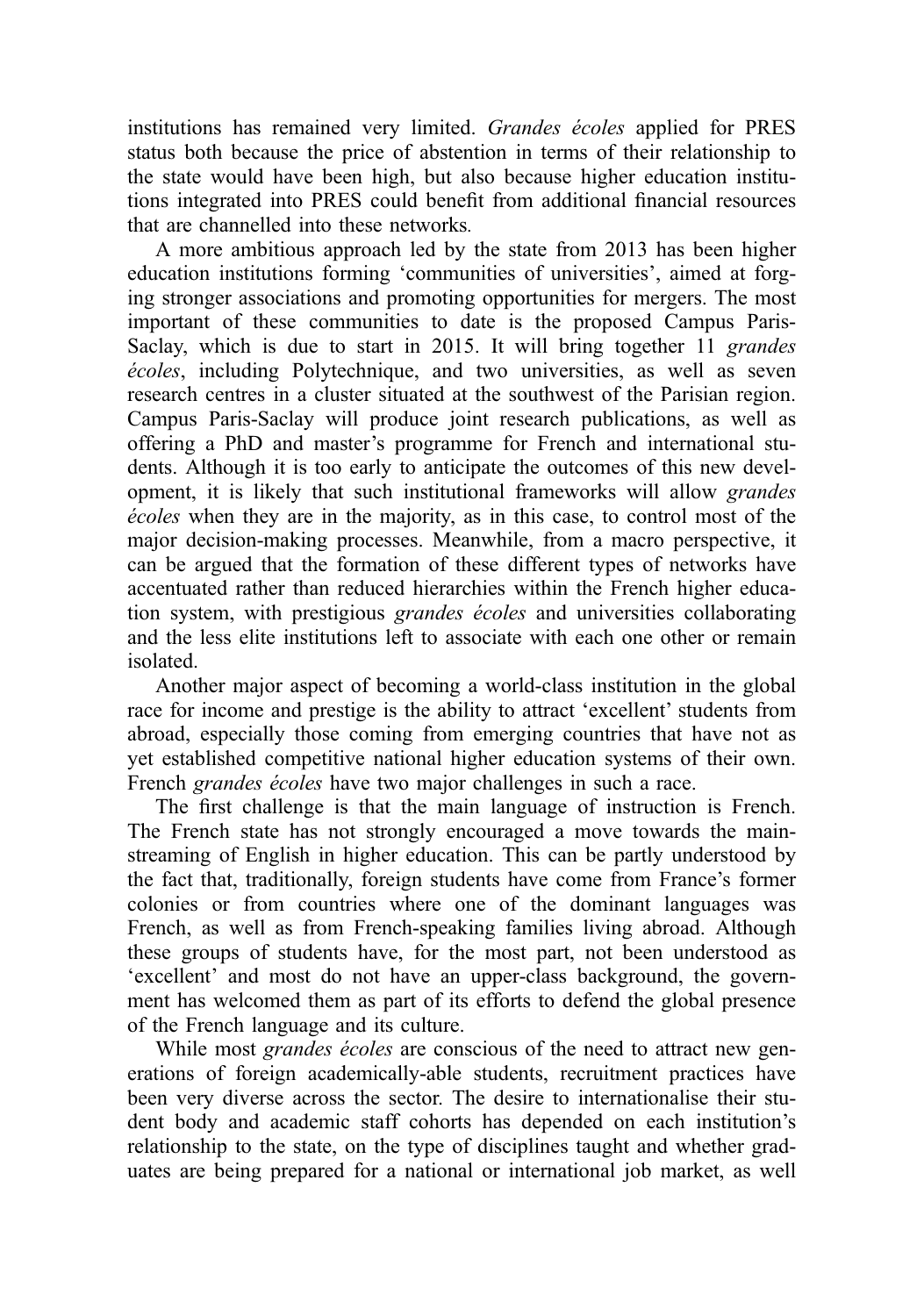as the kinds of resources the grandes écoles have available. In this respect there is a great divide between state and private grandes écoles, with private institutions having more funding and more impetus to internationalise (Darchy-Koechlin [2011\)](#page-21-0).

Alongside the challenges posed by French medium instruction and a largely French-speaking academic teaching staff, the long-standing commitment to the concours for recruitment into the grandes écoles makes the recruitment of international students extremely difficult. In the most famous state grandes écoles – ENS, Polytechnique, ENA – the concours is open only to national students who are considered civil servants in training and receive a salary from government. Foreign students, meanwhile, are admitted following a different procedure. In other grandes écoles, foreign students could, in theory, take the competitive examination. Yet because most foreign students will not have completed the initial preparatory classes beforehand, they would be significantly disadvantaged during the admissions process. Therefore, most grandes écoles have created specific admission systems for them. The institution of alternative admissions procedures for foreign students has created tensions between the French and non-French students, especially in the smaller state *grandes écoles*. This links closely to the founding principle of the elite education system  $-$  a commitment to meritocracy – defined here as securing admission through the concours, the best method for measuring excellence (Darchy-Koechlin and Draelants [2010](#page-21-0)).

In fact, in a context of internationalisation, new tensions have emerged between the three members of the triad sustaining elite education in France. On the one hand, among state officials there is a desire to attract foreign students without compromising France's position as a former colonial power or the importance of French as a global cultural resource. On the other hand, elite institutions are keen to attract the most able students rather than pursue these political goals, but without radically transforming their recruitment procedures. Finally, domestic students – the majority of whom come from the dominant social classes – actively defend the meritocratic legitimacy of the concours. Wishing to secure the national advantages that stem from an elite education system for them, they tend to see foreign students as illegitimate competitors for elite status.

A third focus related to the internationalisation agenda is the promotion of international mobility of French students. This again is rendered difficult by the specific features of French elite education. Within the preparatory classes, the curriculum is dominated by conservative French pedagogical traditions, evident, for instance, in the practice of teachers awarding their students very low grades for their work in an attempt to prepare them for the way they will be evaluated against others at the concours. While the most prestigious of these classes have now taken some action, such as providing an explanation in English of their grading system, such a system is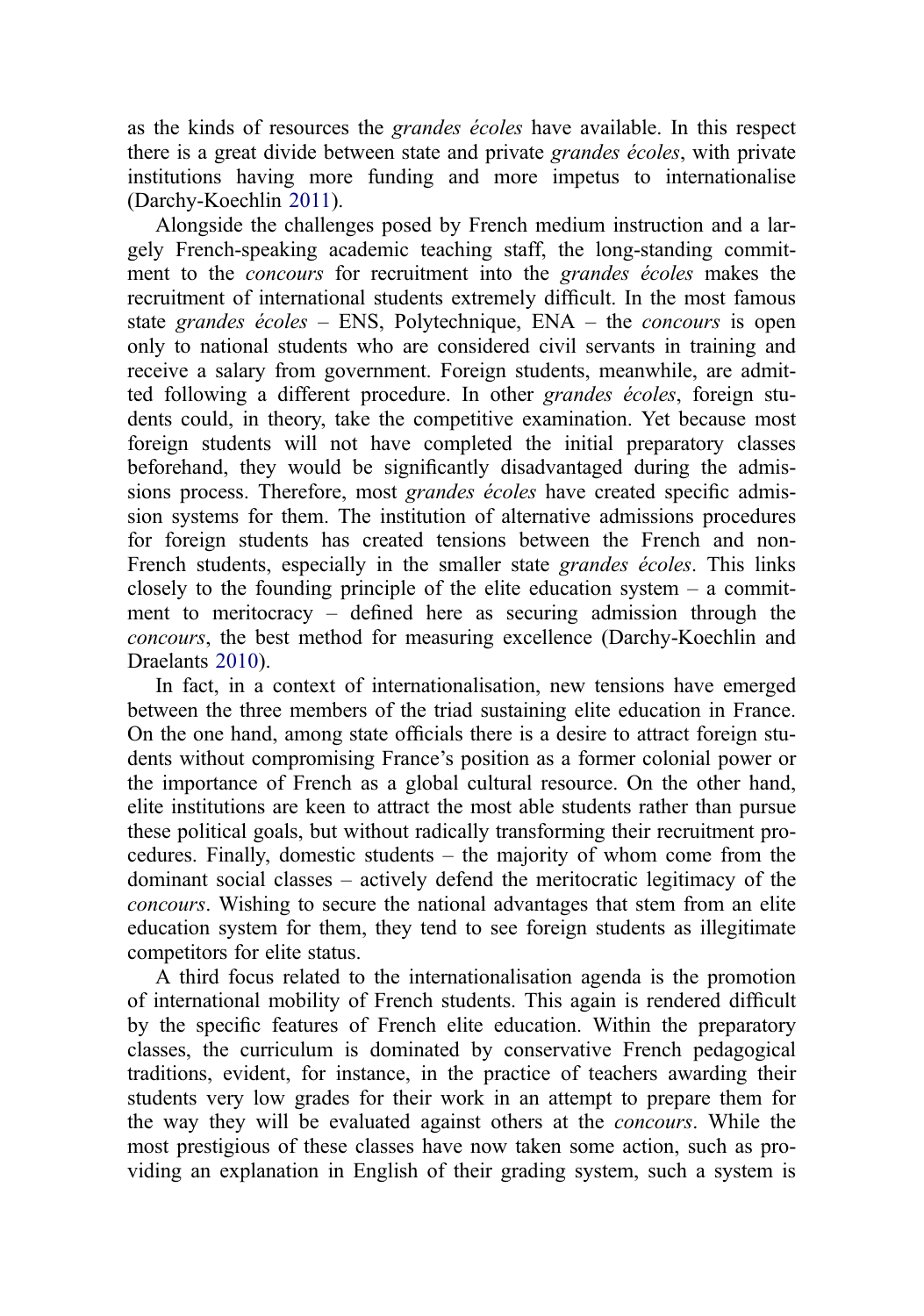still likely to complicate acceptance onto foreign university courses for the few but growing number of students opting for this option, many of whom are taking preparatory classes in literature and humanities for which there are very limited opportunities for further study in the grandes écoles.

Most of the grandes écoles are working to promote the possibility of studying abroad or provide internship opportunities through reciprocal partnerships with prestigious foreign universities. Yet the latter arrangements have been difficult to sustain as the state *grandes écoles* are free of charge, while many of the foreign elite institutions are not. Furthermore, although French upper-class students from elite institutions are open to these experiences, most of them intend to remain living and working in France and indeed display a strong allegiance to the French educational model and to the French nation-state (Power et al. [2013\)](#page-23-0).

Attempts to internationalise the recruitment basis of the elite French higher education system have thus been limited in its success – especially for grandes écoles traditionally established to produce the grands corps of the state bureaucracy. Here the state, the institutions themselves and the social classes who dominate in such institutions are all hesitant to facilitate the recruitment of foreign students because this will imply significant changes in targeting, admission processes, curricula and the medium of instruction that threaten geopolitical strategies, institutional prestige and social domination and legitimacy. Similarly, efforts to increase the international mobility of students from elite institutions between France and other prestigious institutions have been stymied by the organisation of the French elite tertiary system, which is quite different to most other countries, the pedagogical and curriculum content of many French elite education programmes, and the main actors involved –the state, the institutions and the upper-class students and families – who display a general ambivalence for transnational mobility.

### Conclusion

Inspired by Weber's theorisation of the importance of state bureaucracies in shaping modern nation-states, we have considered, in this paper, how elite education tracks were established and have been maintained by the state in France. The state saw these elite tracks as necessary to train high-status civil servants who could manage its affairs effectively and stabilise the political environment. The state therefore created and has actively sustained a segregated higher education system. Many young people planning to work for the private sector also follow these elite tracks. Thus, given that most dominant agents in the public and private sectors have been educated through the grandes écoles system, it is not surprising that the elite education sector has received considerable support to sustain its separation from the universities.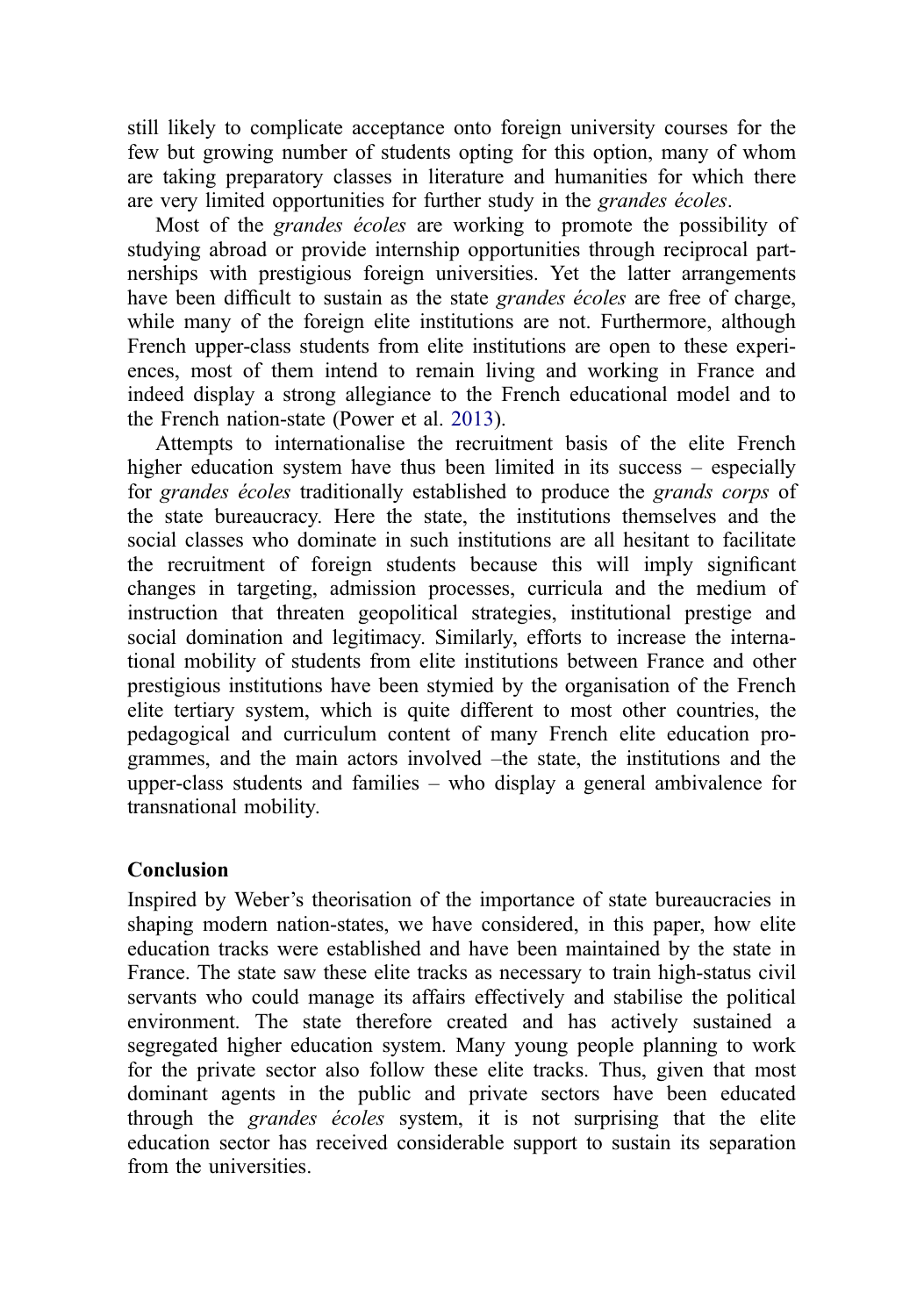Elite education in France is seen as a public good and is negotiated between the state and the dominant social classes. Despite upper-class fractions competing for elite status in French society throughout history, there has remained strong support for elite education tracks among them as this is one of the key mechanisms for excluding other groups from vying for elite positions (Bourdieu [1996](#page-21-0); van Zanten [2011](#page-24-0)). Furthermore, the elite institutions themselves are actors within the sector, actively defending their own interests, usually through forming strategic alliances with the other two sets of actors within the triad. It is important to understand this particular political and social context, which has shaped the development and legitimacy of elite education institutions in France, when seeking to make sense of how the elite education sector has responded to, and will most probably continue to respond to, challenges to its legitimacy – such as those recently experienced, including pressures to widen participation and internationalise higher education.

The French elite education system is strongly constricted in its ability to significantly innovate by its history and the strong three-way relationship that exists between the state, elite education tracks and dominant social classes. While efforts to widen participation and internationalise have made visible the existence of different perspectives between groups of senior civil servants and CEOs, elite institutions and the upper classes, as well as between fractions of dominant social groups, our analysis suggests that overall the triad dynamic tends to reproduce particular normative understandings and institutional procedures (North [1990;](#page-23-0) Pierson [2000](#page-23-0)), although the process of reproduction is not as seamless as it has been in the past. The actors in this triad have worked hard to maintain the 'meritocratic consensus' governing elite education tracks, which had acted as an effective closure mechanism for the state, elite institutions and the upper classes. However, the legitimacy conferred onto elite education institutions, dominant social groups and those who take up key positions across the private and public sectors through this consensus has become the object of regular and growing contestation and scrutiny in the last decades. Furthermore, an ongoing commitment to the concours as a way of recruiting students onto elite tracks and the kinds of curricula found in the grandes écoles can be understood as an obstacle to French influence on global dynamics.

The specific features of the French elite educational system, and their preservation in identical or renewed forms in current times, raise the question of the degree to which these observations about relations between the state, elite education tracks and dominant social classes can be applied elsewhere. This broader question will require scholars to consider two issues. First, we need to appreciate differences in the composition and purpose of the state in different countries. In France, the state has been argued to be 'strong' because it relies on a large bureaucracy. Furthermore, through maintaining a relatively strict separation between public and private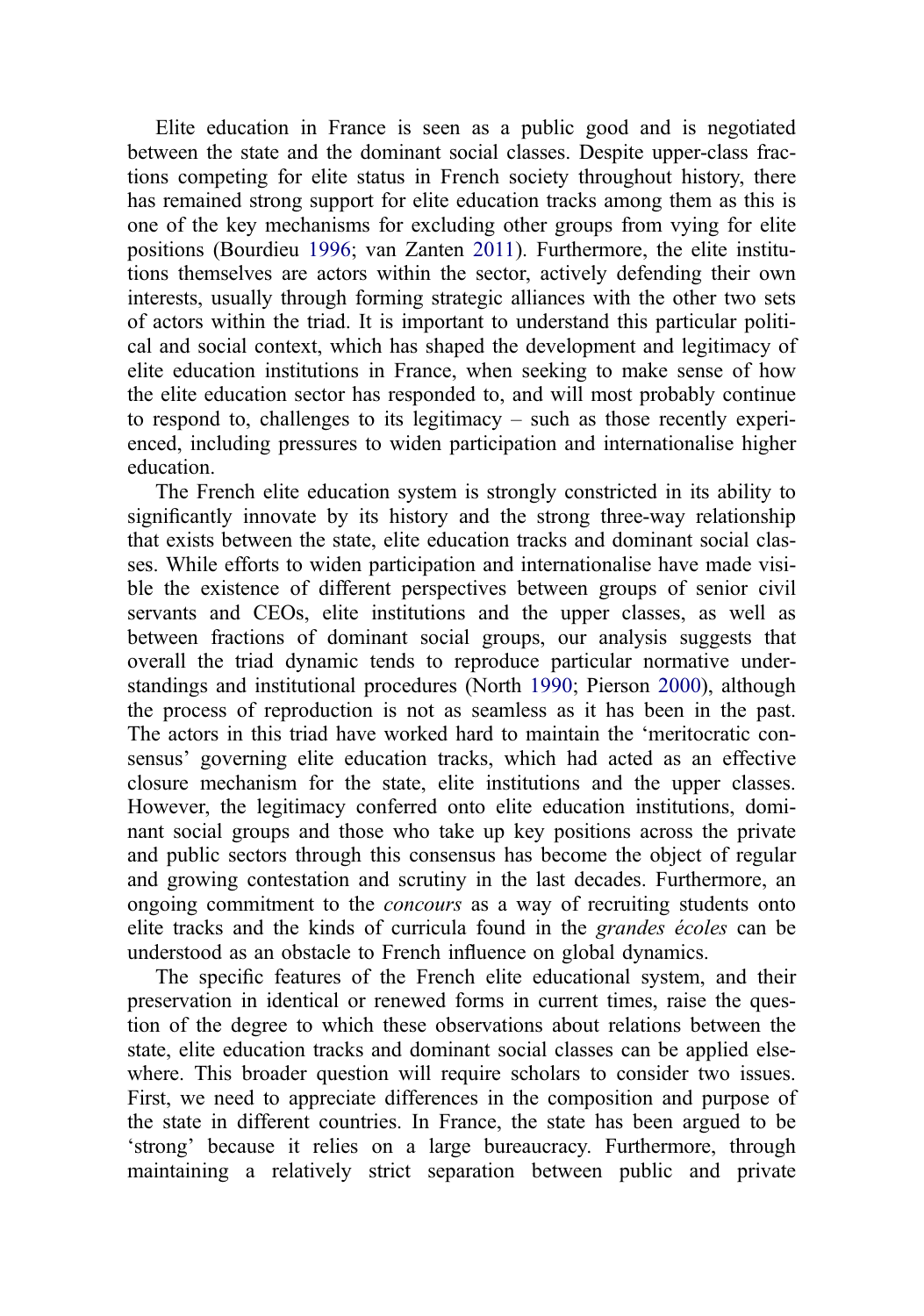<span id="page-19-0"></span>domains, the state seeks to actively create a set of universal 'French' norms and practices with which it expects all its citizens to comply, ignoring its increasingly diverse population (Birnbaum [2011\)](#page-20-0). Analysts in other countries may want to consider the 'styles of statism' (Baldwin [2005](#page-20-0)) – different ways in which associations between the state and the society it governs are structured (King and Le Galès [2011](#page-22-0)) – before seeking to consider how the state shapes and legitimates elite education tracks. Second, scholars of elite education should begin to compare the interests of, values espoused by and strategies employed by elite educational institutions and dominant social classes in relation to elite education tracks across various national contexts.

We suggest that the theoretical model used here to interpret institutional developments and change in the French context may support such a crossnational analyses. This approach has firstly emphasised that the 'charters' of elite institutions are strongly shaped by the broader relations governing societies (DiMaggio and Powell [1983;](#page-21-0) Meyer [1970\)](#page-23-0). Second, we have demonstrated that even when there is considerable national and international pressure for change, elite institutions are able to, in different ways, defend their interests through the significant economic, cultural, social and symbolic resources they have accumulated over time and due to the strong support they receive from the state and the dominant classes (Karabel [1984](#page-22-0)).

While our work has taken the nation-state as the specific space being examined, increasingly education, and particularly elite education, must also be understood within a broader global context. Research by Jane Kenway and colleagues, for instance, understands the elite schools in their study as shaped by global forces such as mobility of upper-class and middle-class families, desires for transnational identities, the impact of colonial legacies, international ventures promoting cooperation between schools, and so forth (McCarthy and Kenway [2014\)](#page-23-0), and examines how these shape elite education charters. Yet, alongside the necessary focus on the global, most elite education institutions are still bounded in different ways by their relationships to the national state. This requires scholars of elite education to understand the ways in which the state and dominant social groups influence the context in which elite institutions have the potential to change or remain the same when negotiating their positions within the maelstrom of ongoing national and global influences.

#### References

- Abraham, Yves-Michel. 2007. "Du Souci Scolaire au Sérieux Managérial, ou Comment Devenir un 'Hec' [From Academic Concern to Managerial Seriousness. Or How to Become a 'Hec']." Revue Française De Sociologie 48 (1): 37–66.
- Albouy, Valerie, and Thomas Wanecq. 2003. "Les Inégalités Sociales d'accès aux Grandes Ecoles [Social Inequalities in Access to Grandes Ecoles]." Economie et Statistiques 361: 27–52.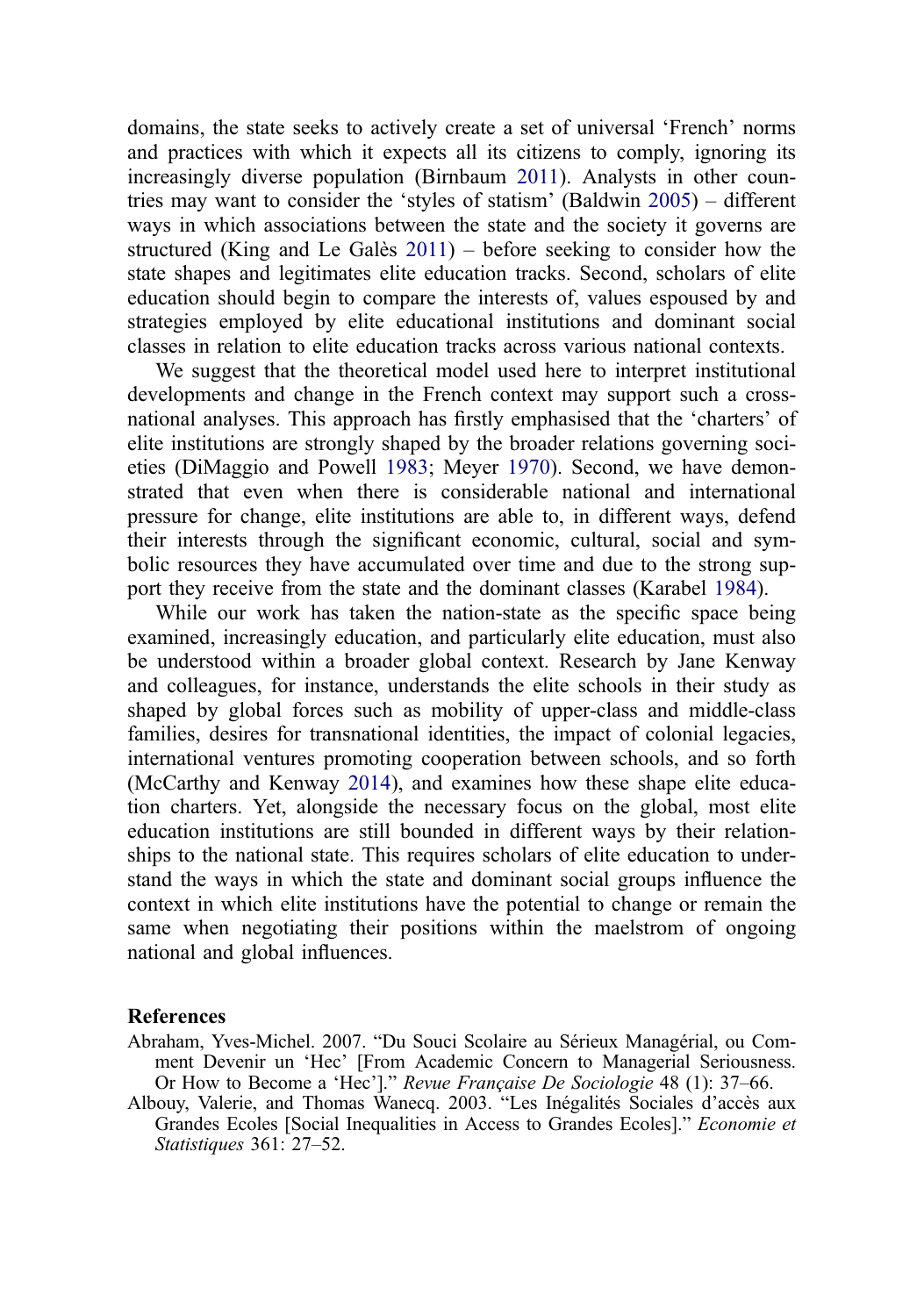- <span id="page-20-0"></span>Allouch, Annabelle. 2013. "L'Ouverture Sociale comme Configuration. Pratiques et Processus de Sélection et de Socialisation des Milieux Populaires dans les Établissements d'Élite. Une Comparaison France-Angleterre [Widening Participation as Configuration. Practices and Processes of Selection and Socialisation of Lower-Class Students in Elite Institutions. A French-English Comparison]." PhD Dissertation, Sciences Po.
- Aust, Jérome, and Cécile Crespy. 2009. "Napoléon Renversé? Institutionnalisation des Pôles de Recherche et d'enseignement Supérieur et Réforme du Système Académique Français [Napoleon Overthrown? Institutionalization of Research and Higher Education Networks and Reform of the French Academic System]." Revue Française de Science Politique 59 (5): 915–938.
- Baldwin, Peter. 2005. "Beyond Weak and Strong: Rethinking the State in Comparative Policy History." Journal of Policy History 17 (1): 12–33.
- Ball, Stephen. 2010. "Is There a Global Middle Class? The Beginnings of a Cosmopolitan Sociology of Education: A Review." Journal of Comparative Education 69 (1): 137–161.
- Baudelot, Christian, and Frédérique Matonti. 1994. "Les Normaliens: Origines Sociales et Recrutement Social des Normaliens 1914–1992 [The Normaliens: Social Origins. The Social Recruitment of Normaliens, 1914–1992]." In Ecole Normale Supérieure. Le Livre Du Bicentenaire, edited by Jean-François Sirinelli, 155–190. Paris: PUF.
- Bauer, Michel, and Bénédicte Bertin-Mourot. 1997. Radiographie des Grands Patrons Français. Les Conditions d'accès au Pouvoir [A Radiography of French CEOs. The Conditions of Access to Power]. Paris: L'Harmattan.
- Bauer, Michel, and Bénédicte Bertin-Mourot. 1987. Les 200. Comment Devient-on un Grand Patron? [The 200. How Does One Become a CEO?]. Paris: Le Seuil.
- Belhoste, Bruno. 2001. "La Préparation aux Grandes Écoles Scientifiques au Xixe Siècle: Établissements Publics et Institutions Privées [The Development of Scientific Grandes Ecoles in the 19th Century: Public Establishments and Private Institutions]." Histoire de L'éducation 90: 101–130.
- Belhoste, Bruno. 2002. "L'anatomie d'un Concours. L'organisation de L'examen d'admission à L'ecole Polytechnique de la Revolution à nos Jours [The Anatomy of a Concours. The Organisation of the Admission Exam at the Ecole Polytechnique From the French Revolution to Today]." Histoire De L'éducation 94: 2–27.
- Belhoste, Bruno. 2003. La Formation d'une Technocratie. L'école Polytechnique et ses Élèves de la Révolution au Second Empire. [The Constitution of a Technocracy. The Ecole Polytechnique and Its Students from Revolution to The Second Empire]. Paris: Belin.
- Bereni, Laure. 2009. "Faire de la Diversité une Richesse pour L'entreprise': La Transformation d'une Contrainte Juridique en Catégorie Managériale ['Turning Diversity into an Asset For Business'. The Transformation of a Legal Constraint into a Managerial Category]." Raisons Politiques 35: 87–106.
- Birnbaum, Pierre. 1977. Les Sommets de l'État. Essai sur l'Élite du Pouvoir en France [The Heights of the State. Essay on the Power Elite in France]. Paris: Seuil.
- Birnbaum, Pierre. 2011. "Défense de l'État 'Fort': Réflexions sur la Place du Religieux France – Etats Unis [On Defense of the 'Strong' State. Reflections on the Importance of Religion in France and The United States]." Revue Française de Sociologie 52 (3): 559–578.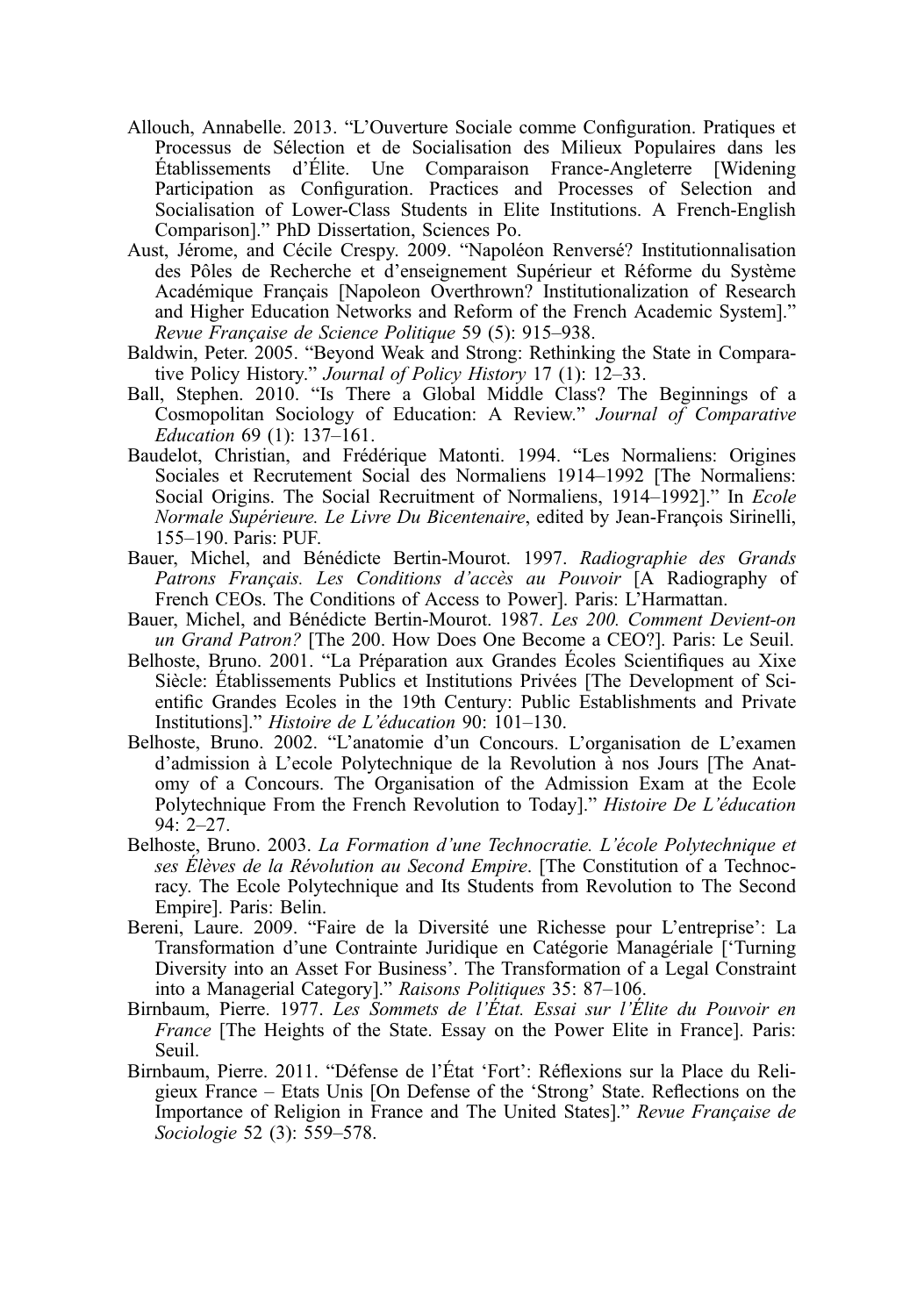- <span id="page-21-0"></span>Birnbaum, Pierre, Charles Barucq, Michel Bellaïche, and Alain Marié. 1978. La Classe Dirigeante Française. Dissociation, Interpénétration, Intégration [The French Ruling Class. Dissociation, Interpenetration, Integration]. Paris: Presses Universitaires de France.
- Bourdieu, Pierre. 1994. "Rethinking the State. Genesis and Structure of the Bureaucratic Field." Sociological Theory 12 (1): 1–18.
- Bourdieu, Pierre. 1996. The State Nobility. Cambridge: Polity Press.
- Bourdieu, Pierre, and Monique de Saint-Martin. 1975. "Les Catégories de l'entendement Professoral [The Categories of Professorial Understanding]." Actes de la Recherche en Sciences Sociales 1 (3): 68–93.
- Brown, Philip, and Anthony Hesketh. 2004. The Mismanagement of Talent. Employability and Jobs in the Knowledge Economy. Oxford: Oxford University Press.
- Brown, Phillip, Hugh Lauder, and D. Ashton. 2010. The Global Auction. The Broken Promises of Education, Jobs and Rewards. Oxford: Oxford University Press.
- Buscatto, Marie, and Catherine Marry. 2009. "Le 'Plafond de Verre' Dans Tous ses Eclats. La Féminisation des Professions Supérieures au Xxe Siècle [The 'Glass Ceiling' in All Its Manifestations. The Feminization of the Professions During the 20th Century]." Sociologie Du Travail 51 (2): 170–182.
- Chazel, François. 1995. "Éléments pour une Reconsidération de la Conception Wébérienne de la Bureaucratie." In Actualités de Max Weber pour la Sociologie du Droit [A Reconsideration of the Weberian Concept of Bureaucracy], edited by Pierre Lascoumes, 179–198. Paris: LGDJ.
- Chazel, François. 2009. "Communauté Politique. Etat et Droit dans la Sociologie Wéberienne: Grandeur et Limites de l'Entreprise [Political Community, State and Law in Weberian Sociology: Possibilities and Limits]." L'Année Sociologique 59 (2): 175–301.
- Cookson, Peter W., and Caroline Hodges Persell. 1985. Preparing for Power. America's Elite Boarding Schools. New York: Basic Books.
- Cytermann, Jean-Richard. 2007. Universités et Grandes Ecoles [Universities and Grandes Ecoles]. Paris: La Documentation Française.
- Darchy-Koechlin, Brigitte. 2011. "Les Élites Étrangères des Grandes Écoles face au Modèle Français de l'Excellence [Foreign Elites in Grandes Ecoles: Engaging with the French Model of Excellence]." PhD Dissertation, Sciences Po.
- Darchy-Koechlin, Brigitte, and Hugues Draelants. 2010. "'To Belong or Not to Belong?' The French Model of Elite Selection and the Integration of International Students." French Politics 8 (4): 429–446.
- Darmon, Muriel. 2013. Classes Préparatoires. La Fabrique d'une Jeunesse Dominante [Preparatory Classes. The Production of Future Dominant Classes]. Paris: La Découverte.
- DiMaggio, Paul J., and William W. Powell. 1983. "The Iron Cage Revisited: Institutional Isomorphism and Collective Rationality in Organizational Fields." American Sociological Review 48 (2): 147–160.
- Dubet François. 2004. L'École des Chances. Qu'est-ce qu'une École Juste? [The School of Opportunity. What is a Fair School?]. Paris: Editions Le Seuil.
- Dudouet, François-Xavier, and Eric Grémont. 2007. "Les Grands Patrons et L'État en France [CEOs and The State in France]." Sociétés Contemporaines 68: 105–131.
- Dudouet, François-Xavier, and Hervé Joly. 2010. "Les Dirigeants Français du Cac 40: Entre Elitisme Scolaire et Passage par l'État [The Leaders of the Biggest 40 French Firms. Academically Elite with Experience of Working in the State]." Sociologies Pratiques 21: 35–47.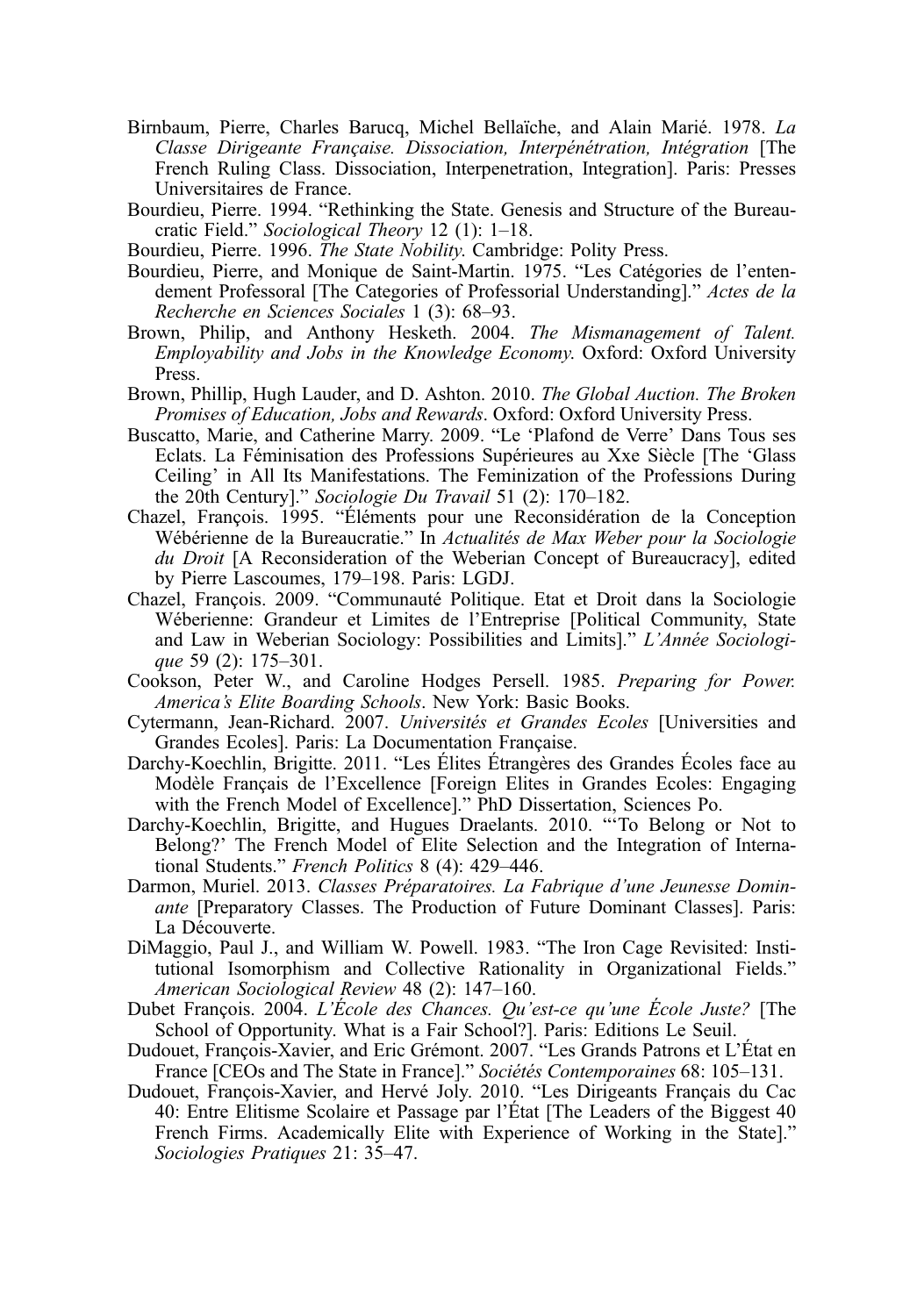- <span id="page-22-0"></span>Duran, Patrice. 2011. "La Bureaucratie a-t-Elle un Avenir? [Does Bureaucracy Have a Future?]." In *Le Travail Sociologique. Du Concept à l'analyse*, edited by Charles-Henry Cuin and Patrice Duran. Paris: Presses de l'Université Paris Sorbonne.
- Euriat, Michel, and Claude Thélot. 1995. "Le Recrutement Social de l'élite Scolaire en France. Evolution des Inégalités de 1950 à 1990 [The Social Recruitment of the French School Elite. The Evolution of Inequalities from 1950 to 1990]." Revue Française De Sociologie 36 (3): 403–438.
- Eymeri, Jean-Michel. 2001. La Fabrique des Enarques [The Production of Enarques – ENA Graduates]. Paris: Économica.
- Garrigou, Alain. 2001. Les Elites contre la République. Sciences Po et L'ena. [Elites Against the Republic. Science P and Ena]. Paris: La Découverte.
- Gaztambide-Fernández, Rubén. 2009. The Best of the Best: Becoming Elite at an American Boarding School. Cambridge, MA: Harvard University Press.
- Green, Andy. 2013. Education and State Formation: Europe, East Asia and the USA. Basingstoke: Palgrave Macmillan.
- Hazelhorn, Ellen. 2011. Rankings and the Reshaping of Higher Education. Basingstoke: Palgrave Macmillan.
- Kamens, D. 1974. "Colleges and Elite Formation: The Case of Prestigious American Colleges." Sociology of Education 47 (3): 354–378.
- Karabel, Jerome. 1984. "Status-Group Struggle, Organizational Interests, and the Limits of Institutional Autonomy. The Transformation of Harvard, Yale, and Princeton, 1918–1940." Theory and Society 13 (1): 1–40.
- Khan, Shamus Rahman. 2011. Privilege: The Making of an Adolescent Elite at St. Paul's School. Princeton, NJ: Princeton University Press.
- King, Desmond, and Patrick Le Galès. 2011. "Sociologie de l'Etat en Recomposition [The Sociology of the Reorganisation of the State]." Revue Française de Sociologie 52 (3): 453–480.
- Languille, Valérie. 1997. "L'Essec, de l'Ecole Catholique des Fils à Papa à la Grande Ecole de Gestion [The Essec – Grande Ecole de Commerce. Moving from the Catholic School attended by your Father to the Big Management School]." Entreprises Et Histoire 14–15: 47–63.
- Lazuech, Gilles. 1999. L'exception Française. Le Modèle des Grandes Écoles à L'épreuve de la Mondialisation [The French Exception. The Model of Grandes Ecoles put to the Test by Globalization]. Rennes: Presses universitaires de Rennes.
- Mangset, Marte. 2015, in press. "Contextually-bound Authoritative Knowledge: A Comparative Study of British, French and Norwegian Administrative Elites' Merit and Skills." In Elites, Privilege and Excellence: The National and Global Redefinition of Educational Advantage, edited by Agnès van Zanten, Stephen Ball with Brigitte Darchy-Koechlin. London: Routledge.
- Maxwell, Claire. 2015, in press. "Elites: Some Questions for a New Research Agenda." In Elites, Privilege and Excellence: The National and Global Redefinition of Educational Advantage, edited by Agnès van Zanten, Stephen Ball with Brigitte Darchy-Koechlin. London: Routledge.
- Maxwell, Claire, and Peter Aggleton. 2013. "Becoming Accomplished: Concerted Cultivation among Privately Educated Young Women." Pedagogy, Culture & Society 21 (1): 75–93.
- Mayeur, Françoise. 1977. L'enseignement Secondaire des Jeunes Filles sous la Troisième République [The Secondary Education of Young Girls Under The Third Republic]. Paris: Presses de la Fondation Nationale des Sciences Politiques.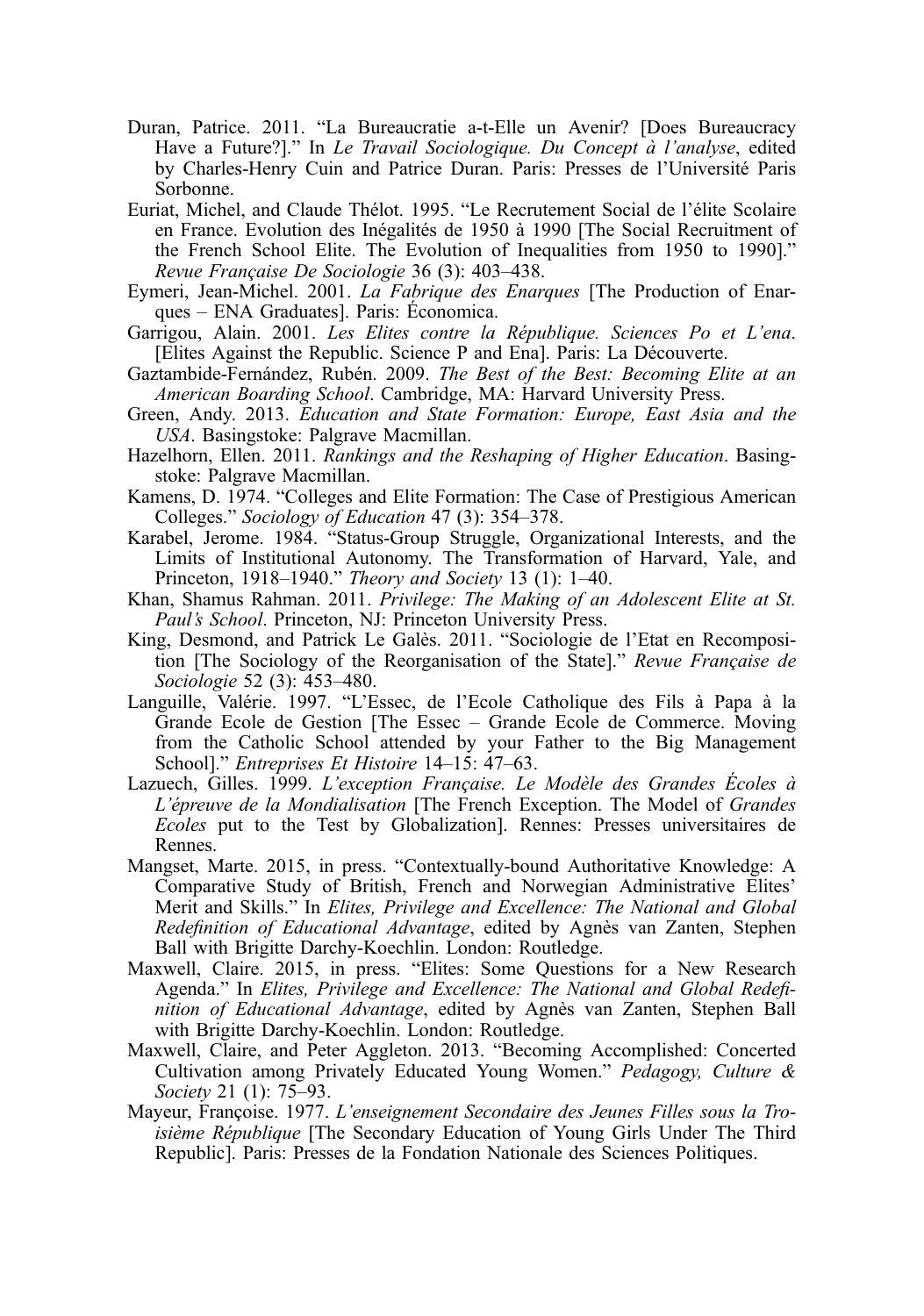- <span id="page-23-0"></span>McCarthy, Cameron, and Jane Kenway. 2014. "Introduction: Understanding the Rearticulations of Privilege over Time and Space." Globalisation, Societies and Education 12 (2): 165–176.
- Mendras, Henri, and Ezra Suleiman, eds. 1995. Le Recrutement des Élites en Europe [Elite Recruitment in Europe]. Paris: La Découverte.
- Merle, Pierre. 2000. "Le Concept de Démocratisation de l'Institution Scolaire: Une Typologie et sa Mise à l'Epreuve [The Concept of Democratisation of Educational Institutions. A Typology and Its Empirical Verification]." Population 55: 15–50.
- Meyer, John. 1970. "The Charter: Conditions of Diffuse Socialization in Schools." In Social Processes and Social Structures: An Introduction to Sociology, edited by R. Scott, 340–363. New York: Henry Holt.
- Meyer, John, and Brian Rowan. 1977. "Institutionalized Organisations. Formal Structure as Myth and Ceremony." American Journal of Sociology 83 (2): 340–363.
- Milewski, Françoise. 2011. "L'Inégalité entre les Femmes et les Hommes dans la Haute Fonction Publique: Du Constat aux Moyens d'y Remédier [The Inequality Between Women and Men in Senior Civic Service. From Evidence to Possible Solutions]." Politiques et Management Public 28 (2): 157–179.
- North, Douglas. 1990. Institutions, Institutional Change and Economic Performance. Cambridge: Cambridge University Press.
- Offen, Karen. 1983. "The Second Sex and the Baccalauréat in Republican France, 1880–1924." French Historical Studies 13 (2): 252–286.
- Oger, Claire. 2008. Le Façonnage des Elites de la République. Culture Générale et Haute Fonction Publique [The Production of Republican Elites. The Culture of the Senior Civil Service]. Paris: Presses de Sciences Po.
- Parkin, Frank. 1974. The Social Analysis of Class Structure. London: Tavistock Publications.
- Peretz, Henri. 1985. "La Création de l'enseignement Secondaire Libre de Jeunes Filles à Paris (1905–1920) [The Creation of Private Secondary Schools for Young Girls in Paris (1905–1920)]." Revue d'Histoire Moderne et Contemporaine 32: 237–275.
- Pierson, Paul. 2000. "Path Dependence, Increasing Returns, and the Study of Politics." American Political Science Review 94 (2): 251–251.
- Power, Sally, Phillip Brown, Gerbrand Tholen, and Annabelle Allouch. 2013. "Self, Career and Nationhood: The Contrasting Aspirations of British and French Elite Graduates." British Journal of Sociology 64 (4): 578–596.
- Rauscher, Jacques-Benoît. 2010. "Les Professeurs des Classes Préparatoires aux Grandes Écoles: Une Élite au Service des Élites [The Teachers and Professors in Preparatory Classes. An Elite Servicing the need of the Elites]." PhD Dissertation, Sciences Po.
- Ravinet, Pauline. 2011. "La Coordination Européenne 'à la Bolognaise' Réflexions sur l'instrumentation de l'espace Européen d'enseignement Supérieur [European Coordination 'A la Bolognaise'. Reflections on the Creation of a European Space for Higher Education]." Revue Française de Science Politique 61 (1): 23–49.
- Reay, Diane. 1998. "'Always Knowing' and 'Never Being Sure': Familial and Institutional Habituses and Higher Education Choice." Journal of Education Policy 13 (4): 519–529.
- Saint-Martin, de Monique. 1990. "Une 'Bonne' Education: Notre-Dame des Oiseaux à Sèvres [A 'Good' Education: Notre-Dame des Oiseaux at Sèvres]." Ethnologie Française 20 (1): 62–70.